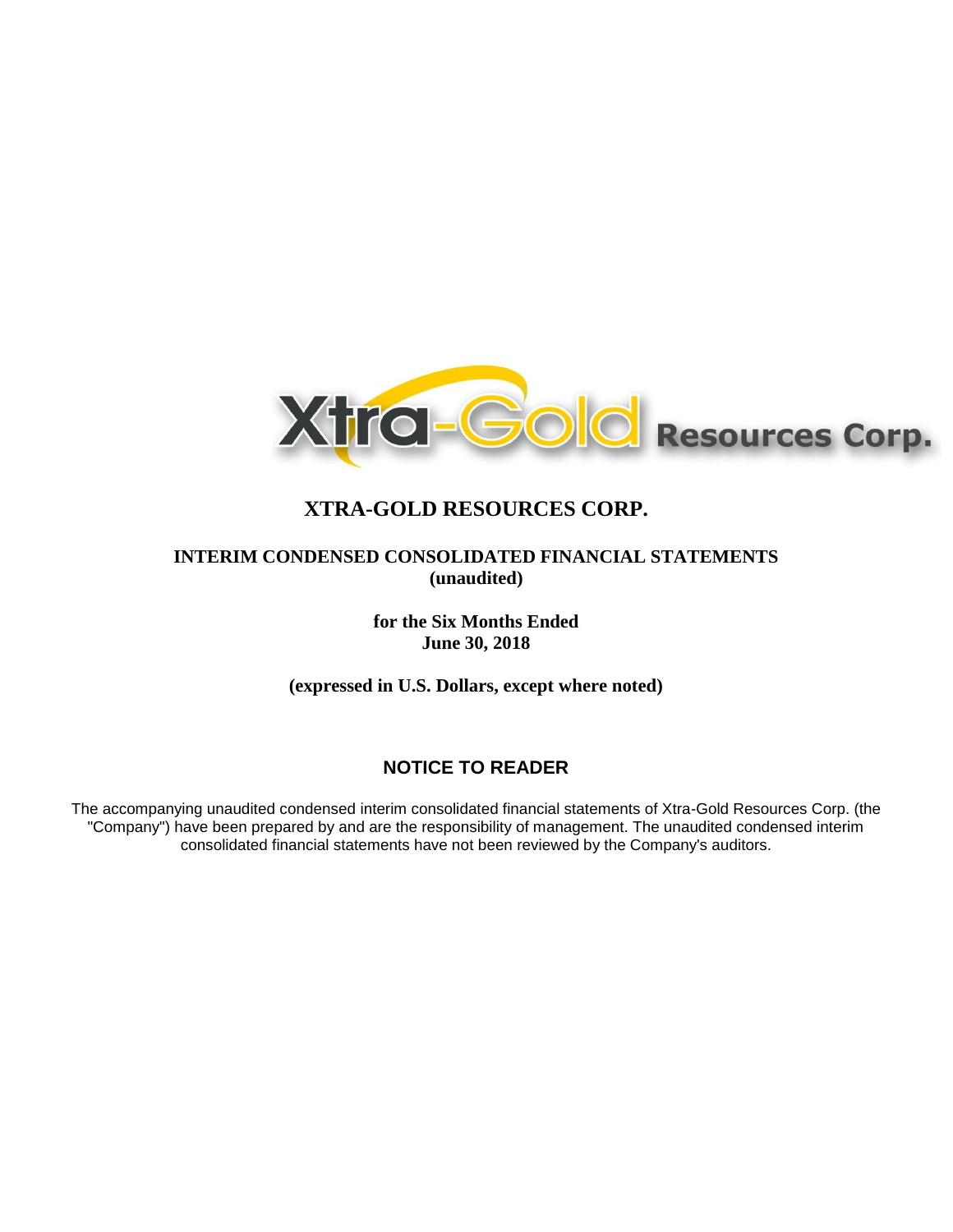# **INDEX TO FINANCIAL STATEMENTS**

|                                                                                                                                 | Page |
|---------------------------------------------------------------------------------------------------------------------------------|------|
| Condensed Consolidated Balance Sheets as of June 30, 2018 (unaudited) and December 31, 2017                                     |      |
| Condensed Consolidated Statements of Operations for the three months and six months ended<br>June 30, 2018 and 2017 (unaudited) |      |
| Condensed Consolidated Statements of Equity (unaudited)                                                                         |      |
| Condensed Consolidated Statements of Cash Flows for the six months ended June 30, 2018 and 2017 (unaudited)                     | 4    |
| Notes to the Condensed Consolidated Financial Statements (unaudited)                                                            |      |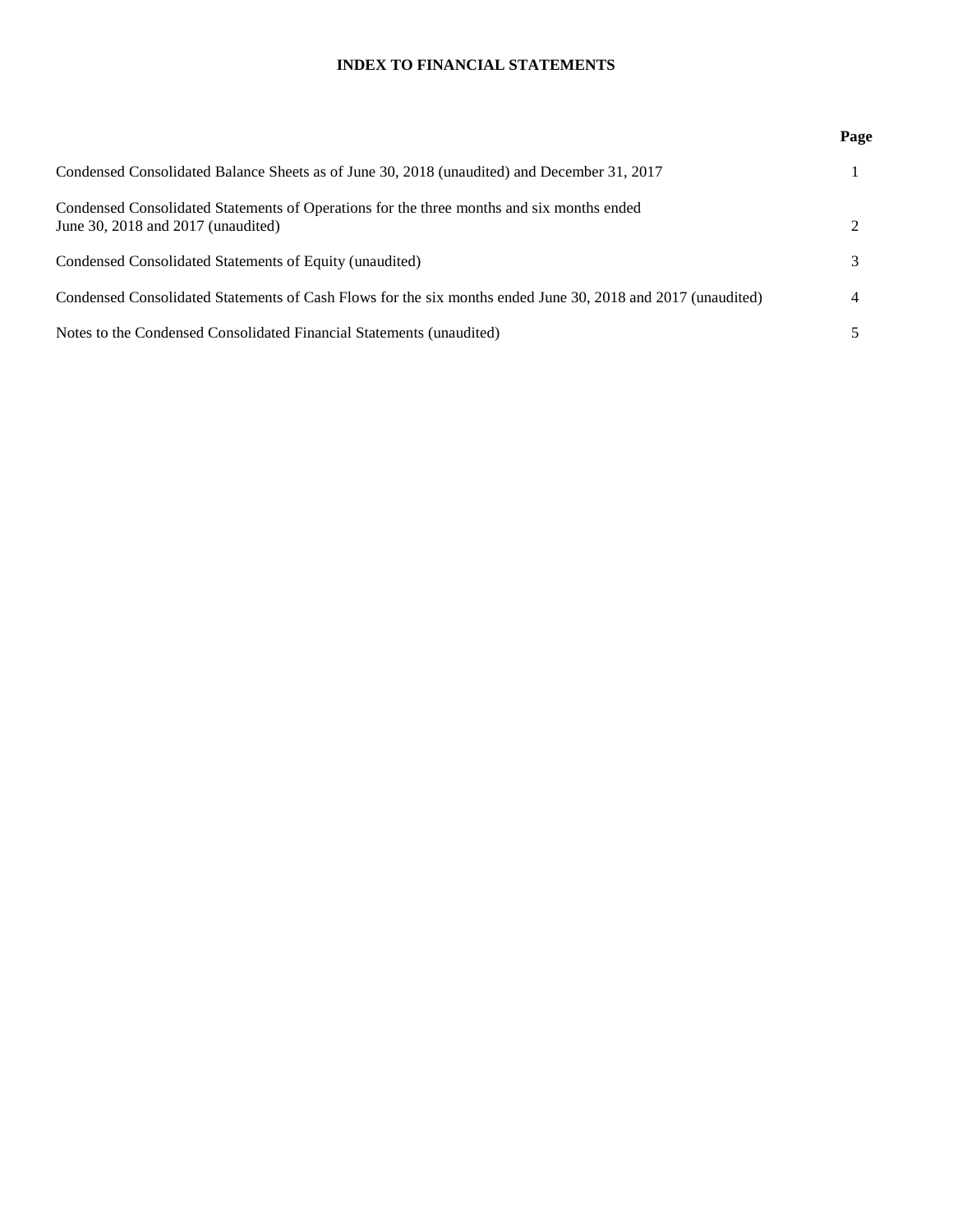# CONDENSED CONSOLIDATED BALANCE SHEETS

(Expressed in U.S. Dollars)

| AS AT                                                                                                         |               | June 30, 2018<br>(unaudited) | December 31,<br>2017 |
|---------------------------------------------------------------------------------------------------------------|---------------|------------------------------|----------------------|
| <b>ASSETS</b>                                                                                                 |               |                              |                      |
| <b>Current</b>                                                                                                |               |                              |                      |
| Cash and cash equivalents                                                                                     | $\mathcal{S}$ | 2,147,334 \$                 | 1,364,652            |
| Investment in trading securities, at fair value cost of \$514,326 (December 31,<br>2017 - \$530,829) (Note 4) |               | 219,733                      | 270,309              |
| Receivables and other assets                                                                                  |               | 65,818                       | 35,423               |
| Inventory                                                                                                     |               | 234,257                      | 155,391              |
| <b>Total current assets</b>                                                                                   |               | 2,667,142                    | 1,825,775            |
| <b>Restricted cash (Note 7)</b>                                                                               |               | 296,322                      | 246,322              |
| <b>Equipment</b> (Note 5)                                                                                     |               | 544,455                      | 521,563              |
| Mineral properties (Note 6)                                                                                   |               | 734,422                      | 734,422              |
| <b>TOTAL ASSETS</b>                                                                                           | \$            | 4,242,341 \$                 | 3,328,082            |
| <b>LIABILITIES AND EQUITY</b>                                                                                 |               |                              |                      |
| <b>Current</b>                                                                                                |               |                              |                      |
| Accounts payable and accrued liabilities                                                                      | $\mathcal{S}$ | 372.237 \$                   | 237,256              |
| Warrant liability (Note 8)                                                                                    |               | 1,000                        | 1,000                |
| Asset retirement obligation (Note 7)                                                                          |               | 188,229                      | 205,201              |
| <b>Total current liabilities</b>                                                                              |               | 561,466                      | 443,457              |
| <b>Total liabilities</b>                                                                                      |               | 561,466                      | 443,457              |
| <b>Equity</b>                                                                                                 |               |                              |                      |
| Capital stock (Note 8)                                                                                        |               |                              |                      |
| Authorized - 250,000,000 common shares with a par value of \$0.001                                            |               |                              |                      |
| Issued and outstanding                                                                                        |               |                              |                      |
| 46,972,917 common shares (December 31, 2017 – 47,782,417 common shares)                                       |               | 46,973                       | 47,782               |
| Additional paid in capital                                                                                    |               | 31,750,483                   | 31,892,397           |
| Accumulated deficit                                                                                           |               | (27, 416, 692)               | (28, 227, 530)       |
| <b>Total Xtra-Gold Resources Corp. stockholders' equity</b>                                                   |               | 4,380,764                    | 3,712,649            |
| Non-controlling interest                                                                                      |               | (699, 889)                   | (828, 024)           |
| <b>Total equity</b>                                                                                           |               | 3,680,875                    | 2,884,625            |
| <b>TOTAL LIABILITIES AND EQUITY</b>                                                                           | $\mathbb{S}$  | 4,242,341 \$                 | 3,328,082            |

**History and organization of the Company** (Note 1) **APPROVED ON BEHALF OF THE BOARD Continuance of operations** (Note 2) **Contingency and commitments** (Note 12)

Director Director

"*James Longshore*" "*James Schweitzer*"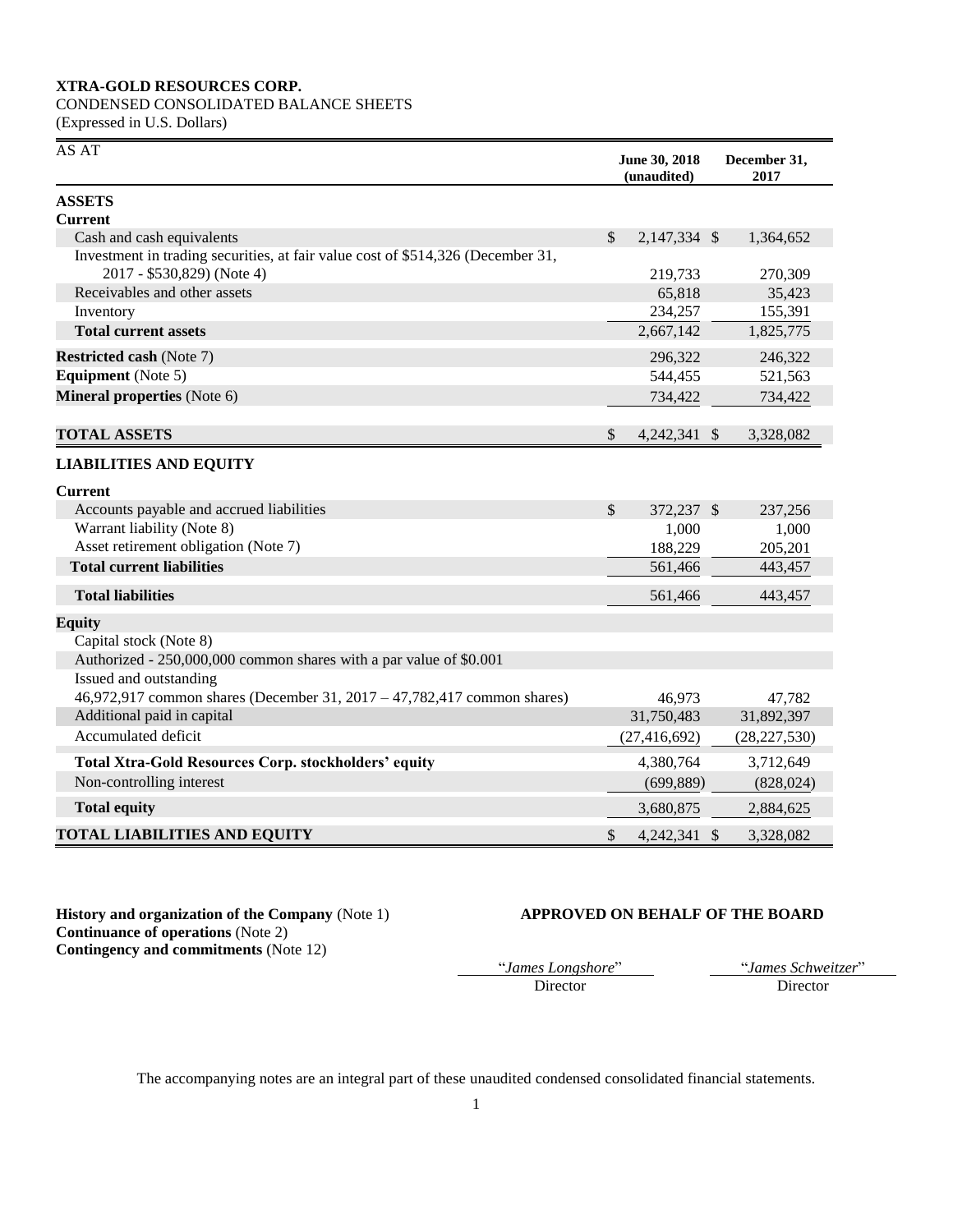CONDENSED CONSOLIDATED STATEMENTS OF OPERATIONS (Expressed in U.S. Dollars) (unaudited)

|                                                                                  | <b>Three Month</b><br><b>Period Ended</b><br><b>June 30,</b><br>2018 | <b>Three Month</b><br><b>Period Ended</b><br><b>June 30,</b><br>2017 |               | <b>Six Month</b><br><b>Period Ended</b><br><b>June 30,</b><br>2018 |               | <b>Six Month</b><br><b>Period Ended</b><br><b>June 30,</b><br>2017 |
|----------------------------------------------------------------------------------|----------------------------------------------------------------------|----------------------------------------------------------------------|---------------|--------------------------------------------------------------------|---------------|--------------------------------------------------------------------|
| <b>EXPENSES</b>                                                                  |                                                                      |                                                                      |               |                                                                    |               |                                                                    |
| Amortization                                                                     | \$<br>34,530                                                         | \$<br>27,810                                                         | <sup>\$</sup> | 64.496                                                             | <sup>\$</sup> | 49,800                                                             |
| Exploration                                                                      | 133,258                                                              | 130,648                                                              |               | 251,144                                                            |               | 204,605                                                            |
| General and administrative                                                       | 59,475                                                               | 61,996                                                               |               | 153,061                                                            |               | 158,804                                                            |
| <b>LOSS BEFORE OTHER ITEMS</b>                                                   | (227, 263)                                                           | (220, 454)                                                           |               | (468,701)                                                          |               | (413,209)                                                          |
| <b>OTHER ITEMS</b>                                                               |                                                                      |                                                                      |               |                                                                    |               |                                                                    |
| Foreign exchange gain (loss)                                                     | (219, 303)                                                           | 16,867                                                               |               | (243, 868)                                                         |               | 25,951                                                             |
| Net gain (loss) on trading securities                                            | 8,441                                                                | 29,422                                                               |               | (10, 816)                                                          |               | 29,702                                                             |
| Other income                                                                     | 4,831                                                                | 1,796                                                                |               | 5,864                                                              |               | 4,179                                                              |
|                                                                                  |                                                                      |                                                                      |               |                                                                    |               |                                                                    |
| Recovery of gold                                                                 | 688,443                                                              | 545,028                                                              |               | 1,656,494                                                          |               | 690,000                                                            |
|                                                                                  | 482,412                                                              | 593,113                                                              |               | 1,407,674                                                          |               | 749,832                                                            |
| Consolidated income for the period                                               | 255,149                                                              | 372,659                                                              |               | 938,973                                                            |               | 336,623                                                            |
| Net income attributable to non-controlling interest                              | (38, 240)                                                            | (43, 034)                                                            |               | (128, 135)                                                         |               | (53, 581)                                                          |
| Net income attributable to Xtra-Gold<br><b>Resources Corp.</b>                   | \$<br>216,909                                                        | \$<br>329,625                                                        | \$            | 810,838                                                            | $\mathbb{S}$  | 283,042                                                            |
| Basic and diluted income attributable to<br>common stockholders per common share | \$<br>0.00                                                           | \$<br>0.01                                                           | \$            | 0.02                                                               | \$            | 0.01                                                               |
| Basic weighted average number<br>of common shares outstanding                    | 47, 102, 335                                                         | 48,067,302                                                           |               | 47,587,218                                                         |               | 48,118,856                                                         |
| Fully diluted weighted average number<br>of common shares outstanding            | 50,967,335                                                           | 51,114,302                                                           |               | 51,452,218                                                         |               | 51,165,856                                                         |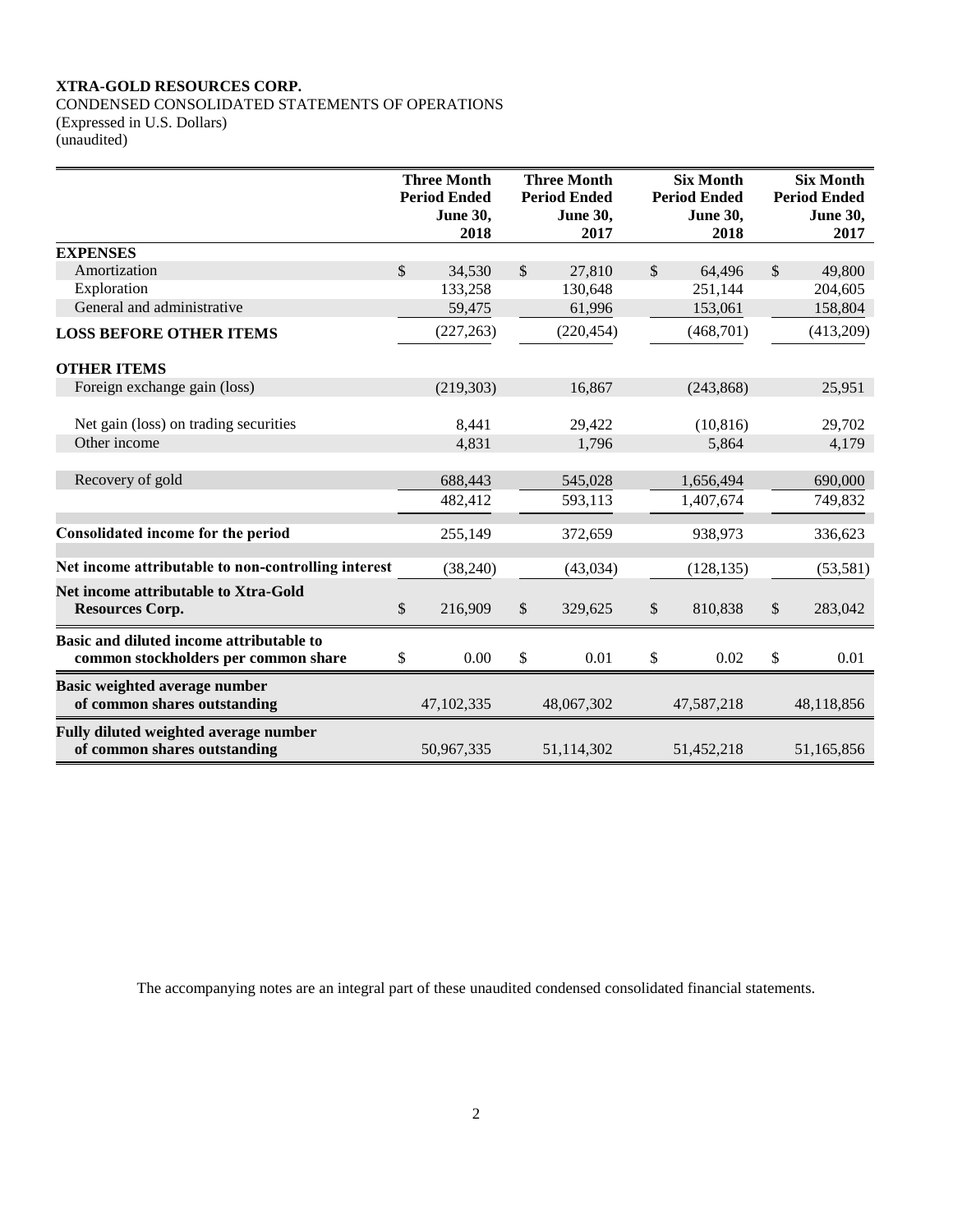# CONSOLIDATED STATEMENT OF EQUITY

(Expressed in U.S. Dollars)

|                               | <b>Common Stock</b>        |          |                                         |                                      |                                        |                 |
|-------------------------------|----------------------------|----------|-----------------------------------------|--------------------------------------|----------------------------------------|-----------------|
|                               | <b>Number</b><br>of Shares | Amount   | <b>Additional</b><br>Paid in<br>Capital | <b>Accumulated</b><br><b>Deficit</b> | Non-<br>Controlling<br><b>Interest</b> | <b>Total</b>    |
| Balance, December 31, 2016    | 48,174,417                 | \$48,174 | \$31,870,683                            | \$ (28, 583, 385)                    | \$(926,101)                            | \$2,409,371     |
| Stock option exercise         | 162,000                    | 162      | 18,398                                  |                                      |                                        | 18,560          |
| Repurchase of shares          | (306, 500)                 | (306)    | (55,800)                                |                                      |                                        | (56, 106)       |
| Loss for the period           |                            |          |                                         | 283,042                              | 53,581                                 | 336,623         |
| <b>Balance, June 30, 2017</b> | 48,029,917                 | 48,030   | 31,833,281                              | (28,300,343)                         | (872, 520)                             | 2,708,448       |
| Stock-based compensation      |                            |          | 103,001                                 |                                      |                                        | 103,001         |
| Stock option exercise         |                            |          |                                         |                                      |                                        |                 |
| Repurchase of shares          | (247,500)                  | (248)    | (43,885)                                |                                      |                                        | (44, 133)       |
| Income for the period         |                            |          |                                         | 72,813                               | 44,496                                 | 117,309         |
| Balance, December 31, 2017    | 47,782,417                 | 47,782   | 31,892,397                              | (28, 227, 530)                       | (828, 024)                             | 2,884,625       |
| Stock-based compensation      |                            |          | 7,762                                   |                                      |                                        | 7,762           |
| Repurchase of shares          | (809, 500)                 | (809)    | (149,676)                               |                                      |                                        | (150, 485)      |
| Income for the period         |                            |          |                                         | 810,838                              | 128,135                                | 938,973         |
| <b>Balance, June 30, 2018</b> | 46,972,917                 | \$46,973 | \$31,750,483                            | \$(27, 416, 692)                     | \$(699,889)                            | \$<br>3,680,875 |

<u> 1989 - Johann Barn, mars ann an t-Amhain Aonaichte ann an t-Amhain Aonaichte ann an t-Amhain Aonaichte ann an</u>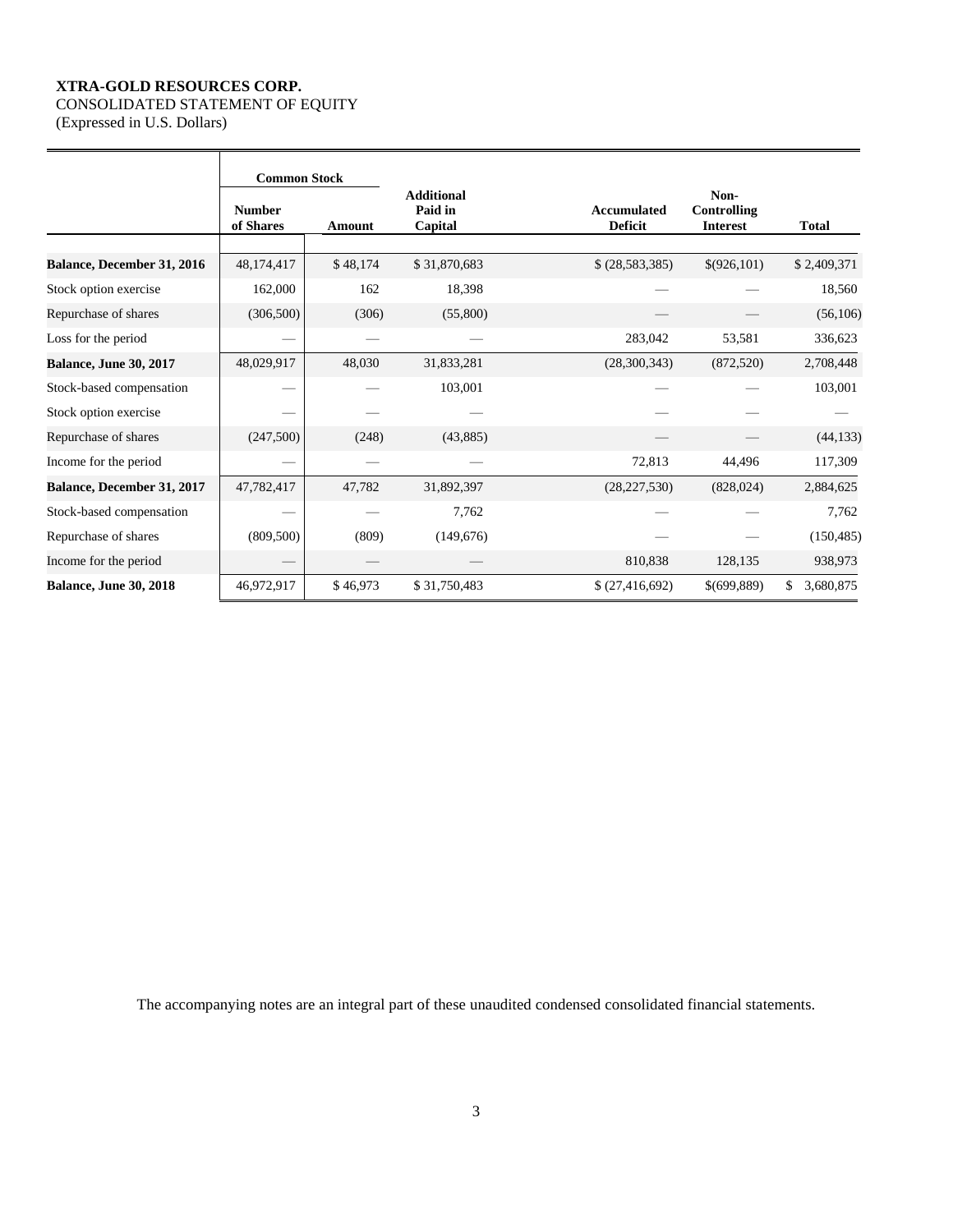CONDENSED CONSOLIDATED STATEMENTS OF CASH FLOWS (Expressed in U.S. Dollars) (unaudited)

|                                                                            | <b>Six Month</b><br><b>Period Ended</b><br>June 30, 2018 | <b>Six Month</b><br><b>Period Ended</b><br>June 30, 2017 |            |  |
|----------------------------------------------------------------------------|----------------------------------------------------------|----------------------------------------------------------|------------|--|
| <b>CASH FLOWS FROM OPERATING ACTIVITIES</b>                                |                                                          |                                                          |            |  |
| Income (loss) for the period                                               | $\mathcal{S}$<br>938,973                                 | \$                                                       | 336,623    |  |
| Adjustment to reconcile net loss to net cash used in operating activities: |                                                          |                                                          |            |  |
| Amortization                                                               | 64,496                                                   |                                                          | 49,800     |  |
| Change in asset retirement obligation                                      | (16,972)                                                 |                                                          | (4,628)    |  |
| Stock-based compensation                                                   | 7,762                                                    |                                                          |            |  |
| Unrealized foreign exchange loss (gain)                                    | 19,170                                                   |                                                          | (23,983)   |  |
| Purchase of trading securities                                             | (132,753)                                                |                                                          | (27, 742)  |  |
| Proceeds on sale of trading securities                                     | 153,342                                                  |                                                          | 75,259     |  |
| Net loss (gain) on sales of trading securities                             | 10,816                                                   |                                                          | (29,702)   |  |
| Changes in non-cash working capital items:                                 |                                                          |                                                          |            |  |
| Increase in receivables and other assets                                   | (30, 395)                                                |                                                          | (482, 280) |  |
| Increase decrease in inventory                                             | (78, 866)                                                |                                                          | 234,337    |  |
| Increase in accounts payable and accrued liabilities                       | 134,981                                                  |                                                          | 74,405     |  |
| Net cash provided in operating activities                                  | 1,070,554                                                |                                                          | 202,089    |  |
| <b>CASH FLOWS FROM INVESTING ACTIVITIES</b>                                |                                                          |                                                          |            |  |
| Acquisition of equipment                                                   | (87, 387)                                                |                                                          | (299,318)  |  |
| Restricted cash                                                            | (50,000)                                                 |                                                          |            |  |
| Net cash used in investing activities                                      | (137, 387)                                               |                                                          | (299, 318) |  |
| <b>CASH FLOWS FROM FINANCING ACTIVITIES</b>                                |                                                          |                                                          |            |  |
| Issuances of capital stock, net of financing costs                         |                                                          |                                                          | 18,560     |  |
| Repurchase of capital stock                                                | (150, 485)                                               |                                                          | (56, 106)  |  |
| Net cash used in financing activities                                      | (150, 485)                                               |                                                          | (37, 546)  |  |
| Change in cash and cash equivalents during the year                        | 782,682                                                  |                                                          | (134, 775) |  |
| Cash and cash equivalents, beginning of the year                           | 1,364,652                                                |                                                          | 913,562    |  |
| Cash and cash equivalents, end of the year                                 | \$<br>2,147,334                                          | \$                                                       | 778,787    |  |

**Supplemental disclosure with respect to cash flows** (Note 10)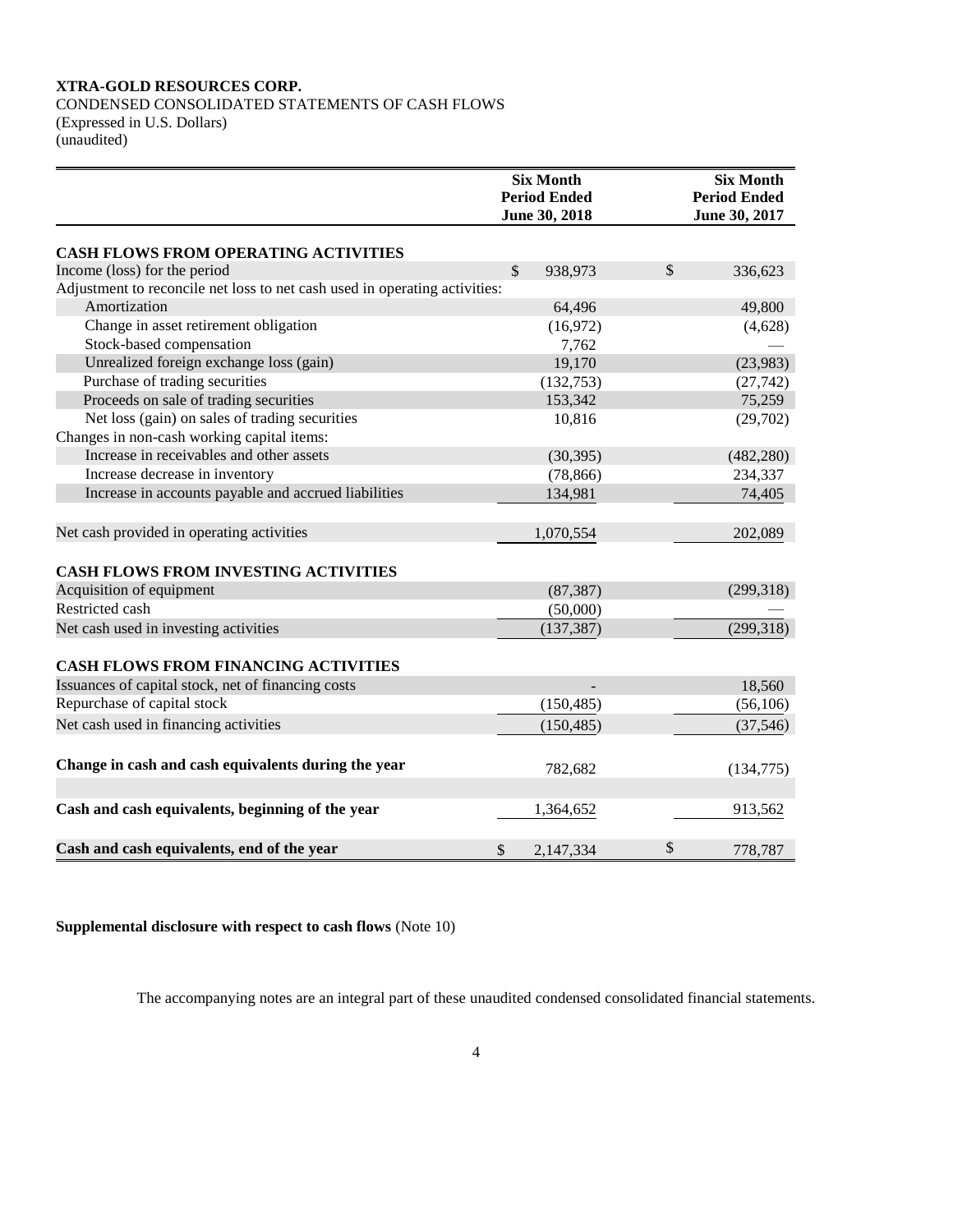# **1. HISTORY AND ORGANIZATION OF THE COMPANY**

Xtra-Gold Resources Inc., previously Silverwing Systems Corporation, was incorporated under the laws of the State of Nevada on September 1, 1998, pursuant to the provisions of the Nevada Revised Statutes. In 2003, the Company became a resource exploration company. On November 30, 2012, the Company redomiciled from the USA to the British Virgin Islands.

In 2004, the Company acquired 100% of the issued and outstanding capital stock of Canadiana Gold Resources Limited ("Canadiana") and 90% of the issued and outstanding capital stock of Goldenrae Mining Company Limited ("Goldenrae"). Both companies are incorporated in Ghana and the remaining 10% of the issued and outstanding capital stock of Goldenrae is held by the Government of Ghana. On December 21, 2005, Canadiana changed its name to Xtra-Gold Exploration Limited ("XG Exploration"). On January 13, 2006, Goldenrae changed its name to Xtra-Gold Mining Limited ("XG Mining").

# **2. CONTINUANCE OF OPERATIONS**

The Company is in the early stages of development and as is common with any exploration company, it raises financing for its exploration and acquisition activities. Although the Company has incurred a gain of \$810,838 for the six-month period ended June 30, 2018, it has an accumulated a deficit of \$27,416,692. Results for the six-month period ended June 30, 2018 are not necessarily indicative of future results. However, these accumulated losses raise substantial doubt about its ability to continue as a going concern for one year from the issuance of the financial statements. The ability of the Company to continue as a going concern is dependent on the Company's ability to raise additional capital and implement its business plan, which is typical for junior exploration companies. The financial statements do not include any adjustments that might be necessary if the Company is unable to continue as a going concern.

Management of the Company ("Management") is of the opinion that sufficient financing will be obtained from external financing and further share issuances to meet the Company's obligations. At June 30, 2018, the Company has working capital of \$2,105,676. While sufficient to fund the required exploration programs for a period greater than 12 months, the Company does not have a demonstrably viable business to provide future funds. The Company's discretionary exploration activities do have considerable scope for flexibility in terms of the amount and timing of exploration expenditure, and expenditures may be adjusted accordingly if required.

#### **3. SIGNIFICANT ACCOUNTING POLICIES**

#### **Generally accepted accounting principles**

These unaudited condensed consolidated financial statements have been prepared in conformity with generally accepted accounting principles of the United States of America ("US GAAP") for interim financial information. Accordingly, they do not include all of the information and footnotes required by U.S. generally accepted accounting principles for complete annual financial statements. Therefore, these unaudited condensed consolidated financial statements should be read in conjunction with our audited consolidated financial statements and notes thereto for the year ended December 31, 2017, included in our Annual Report on Form 20-F, filed with the SEC on March 29, 2018. These statements reflect all adjustments, consisting of normal recurring adjustments, which, in the opinion of management, are necessary for fair presentation of the information contained therein. The financial statements and notes are representations of the Company's management and its board of directors, who are responsible for their integrity and objectivity.

#### **Principles of consolidation**

These consolidated financial statements include the accounts of the Company, its wholly owned subsidiaries, XG Exploration (from February 16, 2004) and its 90% owned subsidiary, XG Mining (from December 22, 2004). All intercompany accounts and transactions have been eliminated on consolidation.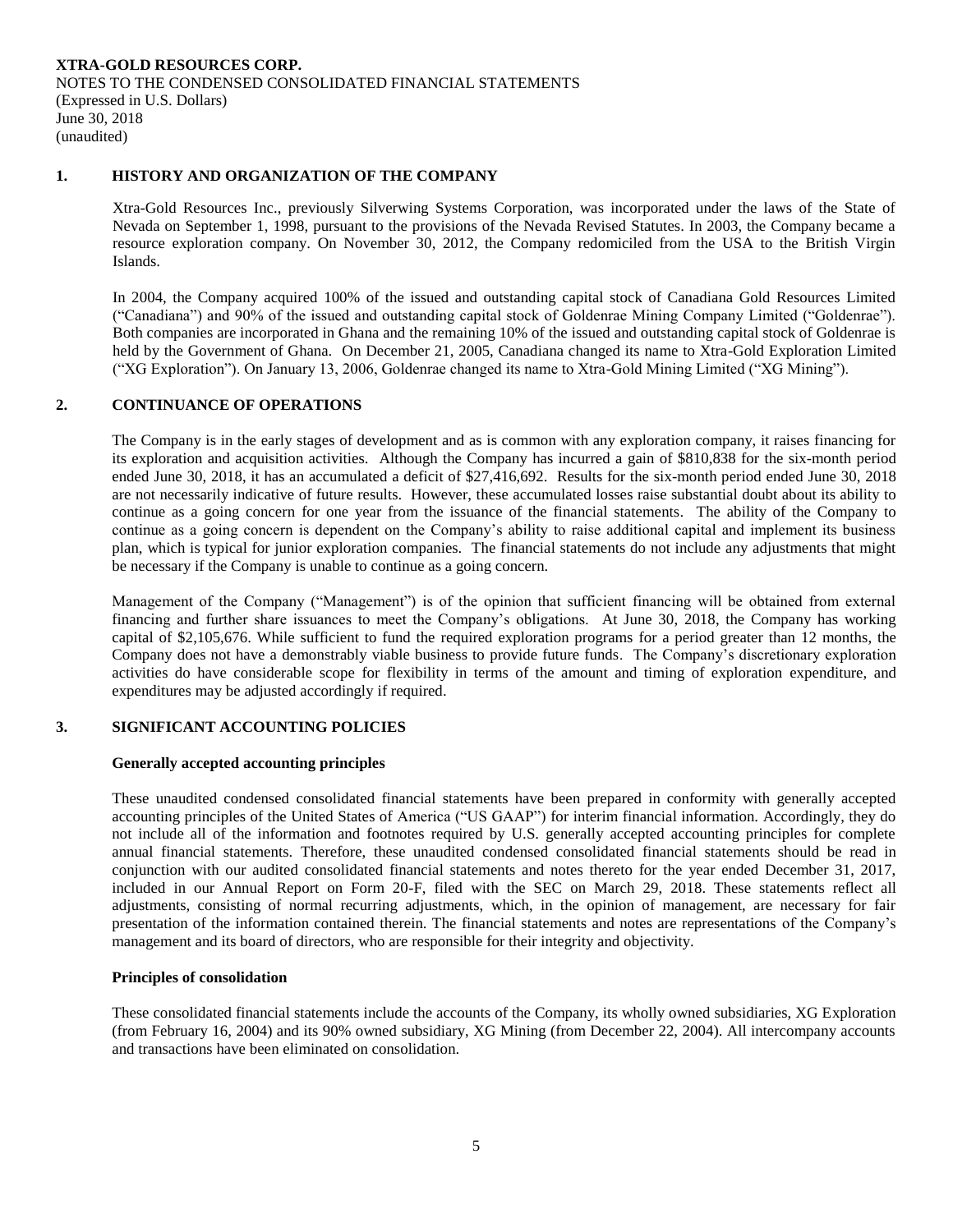#### **Use of estimates**

The preparation of consolidated financial statements in conformity with US GAAP requires management to make estimates and assumptions that affect the reported amounts of assets and liabilities and disclosure of contingent assets and liabilities at the date of the financial statements and the reported amounts of revenues and expenses during the reporting period. Actual results could differ from those estimates. Significant areas requiring the use of estimates include the carrying value and recoverability of mineral properties, inputs used in the calculation of stock-based compensation and warrants, inputs used in the calculation of the asset retirement obligation, and the valuation allowance applied to deferred income taxes. Actual results could differ from those estimates, and would impact future results of operations and cash flows.

#### **Cash and cash equivalents**

The Company considers highly liquid investments with original maturities of three months or less to be cash equivalents. At June 30, 2018 and December 31, 2017, cash and cash equivalents consisted of cash and treasury bills held at financial institutions.

#### **Receivables**

Management has evaluated all receivables and has provided allowances for accounts where it deems collection doubtful. As of June 30, 2018 and December 31, 2017, the Company has not recorded any allowance for doubtful accounts.

#### **Inventory**

Inventories are initially recognized at cost and subsequently stated at the lower of cost or net realizable value. The Company's inventory consists of raw gold. Costs are determined using the first-in, first-out ("**FIFO**") method and includes expenditures incurred in extracting the raw gold, other costs incurred in bringing them to their existing location and condition, and the cost of reclaiming the disturbed land to a natural state.

Net realizable value is the estimated selling price in the ordinary course of business less the estimated costs necessary to make the sale. Inventories are written down to net realizable value when the cost of inventories is not estimated to be recoverable due to declining selling prices, or other issues related to the sale of gold.

#### **Recovery of gold**

Recovery of gold and other income is recognized when title and the risks and rewards of ownership to delivered bullion and commodities pass to the buyer and collection is reasonably assured.

#### **Trading securities**

The Company's trading securities are reported at fair value, with realized and unrealized gains and losses included in earnings.

#### **Non-Controlling Interest**

The consolidated financial statements include the accounts of XG Mining (from December 22, 2004). All intercompany accounts and transactions have been eliminated upon consolidation. The Company records a non-controlling interest which reflects the 10% portion of the earnings (loss) of XG Mining allocable to the holders of the minority interest.

#### **Equipment**

Equipment is recorded at cost and is being amortized over its estimated useful lives using the declining balance method at the following annual rates: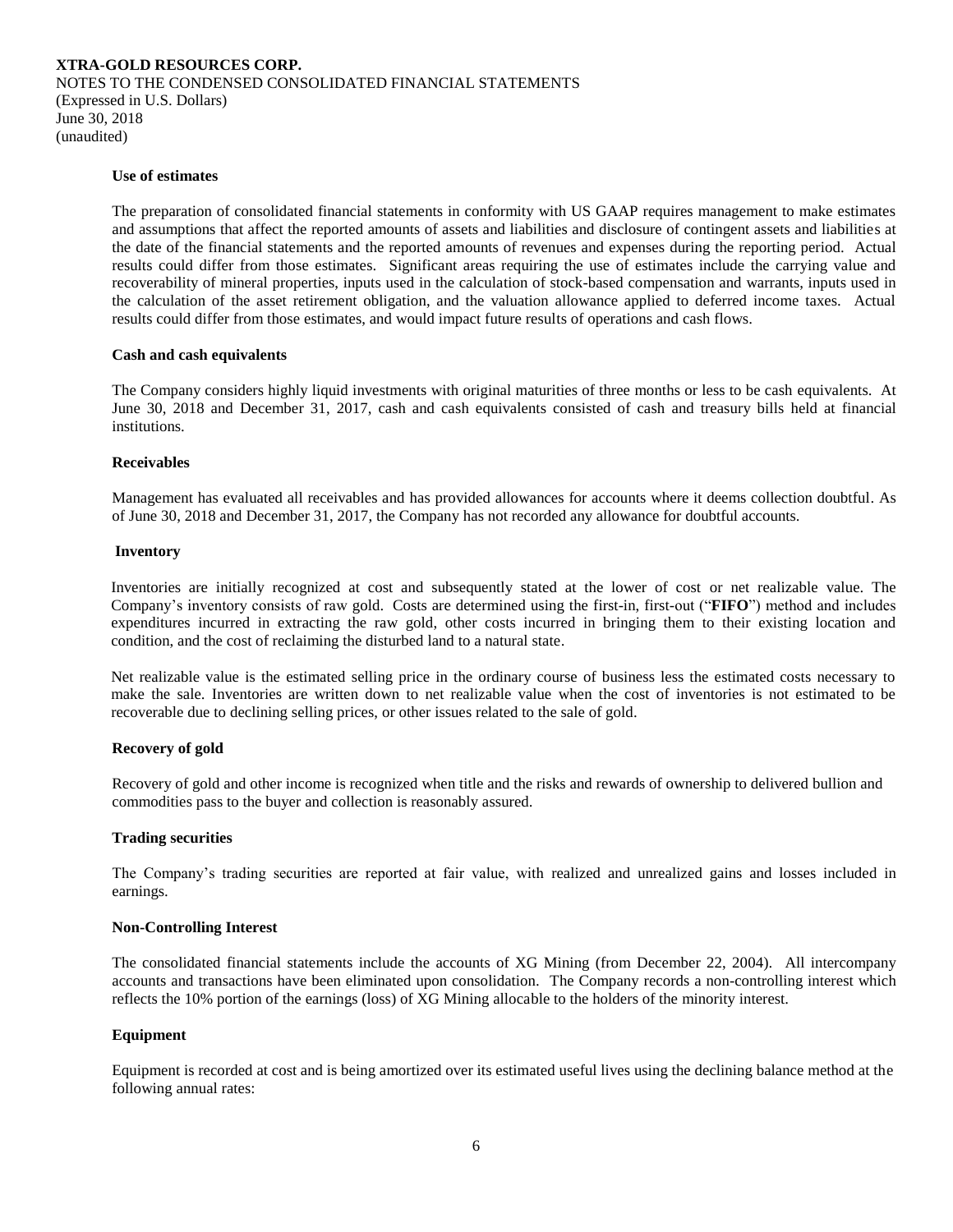## NOTES TO THE CONDENSED CONSOLIDATED FINANCIAL STATEMENTS

(Expressed in U.S. Dollars) June 30, 2018 (unaudited)

| Furniture and equipment          | 20% |
|----------------------------------|-----|
| Computer equipment               | 30% |
| <b>Vehicles</b>                  | 30% |
| Mining and exploration equipment | 20% |

#### **Mineral properties and exploration and development costs**

The costs of acquiring mineral rights are capitalized at the date of acquisition. After acquisition, various factors can affect the recoverability of the capitalized costs. If, after review, management concludes that the carrying amount of a mineral property is impaired, it will be written down to estimated fair value. Exploration costs incurred on mineral properties are expensed as incurred. Development costs incurred on proven and probable reserves will be capitalized. Upon commencement of production, capitalized costs will be amortized using the unit-of-production method over the estimated life of the ore body based on proven and probable reserves (which exclude non-recoverable reserves and anticipated processing losses). When the Company receives an option payment related to a property, the proceeds of the payment are applied to reduce the carrying value of the exploration asset.

#### **Long-lived assets**

Long-lived assets held and used by the Company are reviewed for impairment whenever events or changes in circumstances indicate that the carrying amount of an asset may not be recoverable. For purposes of evaluating the recoverability of longlived assets, the recoverability test is performed using undiscounted net cash flows related to the long-lived assets. If such assets are considered to be impaired, the impairment recognized is measured by the amount by which the carrying amount of the assets exceeds the fair value of the assets. Assets to be disposed of are reported at the lower of their carrying amount or fair value less costs to sell.

#### **Asset retirement obligations**

The Company records the fair value of an asset retirement obligation as a liability in the period in which it incurs a legal obligation associated with the retirement of tangible long-lived assets that result from the acquisition, construction, development, and/or normal use of the long-lived assets. The Company also records a corresponding asset which is amortized over the life of the asset. Subsequent to the initial measurement of the asset retirement obligation, the obligation is adjusted at the end of each period to reflect the passage of time (accretion expense) and changes in the estimated future cash flows underlying the obligation (asset retirement cost).

#### **Stock-based compensation**

The Company accounts for stock-based compensation under the provisions of ASC 718, "Compensation-Stock Compensation". Under the fair value recognition provisions, stock-based compensation expense is measured at the grant date for all stock-based awards to employees and directors and is recognized as an expense over the requisite service period, which is generally the vesting period. The Black-Scholes option valuation model is used to calculate fair value.

The Company accounts for stock compensation arrangements with non-employees in accordance with ASC 505 which requires that such equity instruments are recorded at their fair value on the measurement date. The measurement of stockbased compensation is subject to periodic adjustment as the underlying equity instruments vest. Non-employee stock-based compensation charges are amortized over the vesting period on a straight-line basis. For stock options granted to nonemployees, the fair value of the stock options is estimated using a Black-Scholes valuation model.

#### **Warrants**

The Company evaluates all of its financial instruments to determine if such instruments are derivatives or contain features that qualify as embedded derivatives. For derivative financial instruments that are accounted for as liabilities, the derivative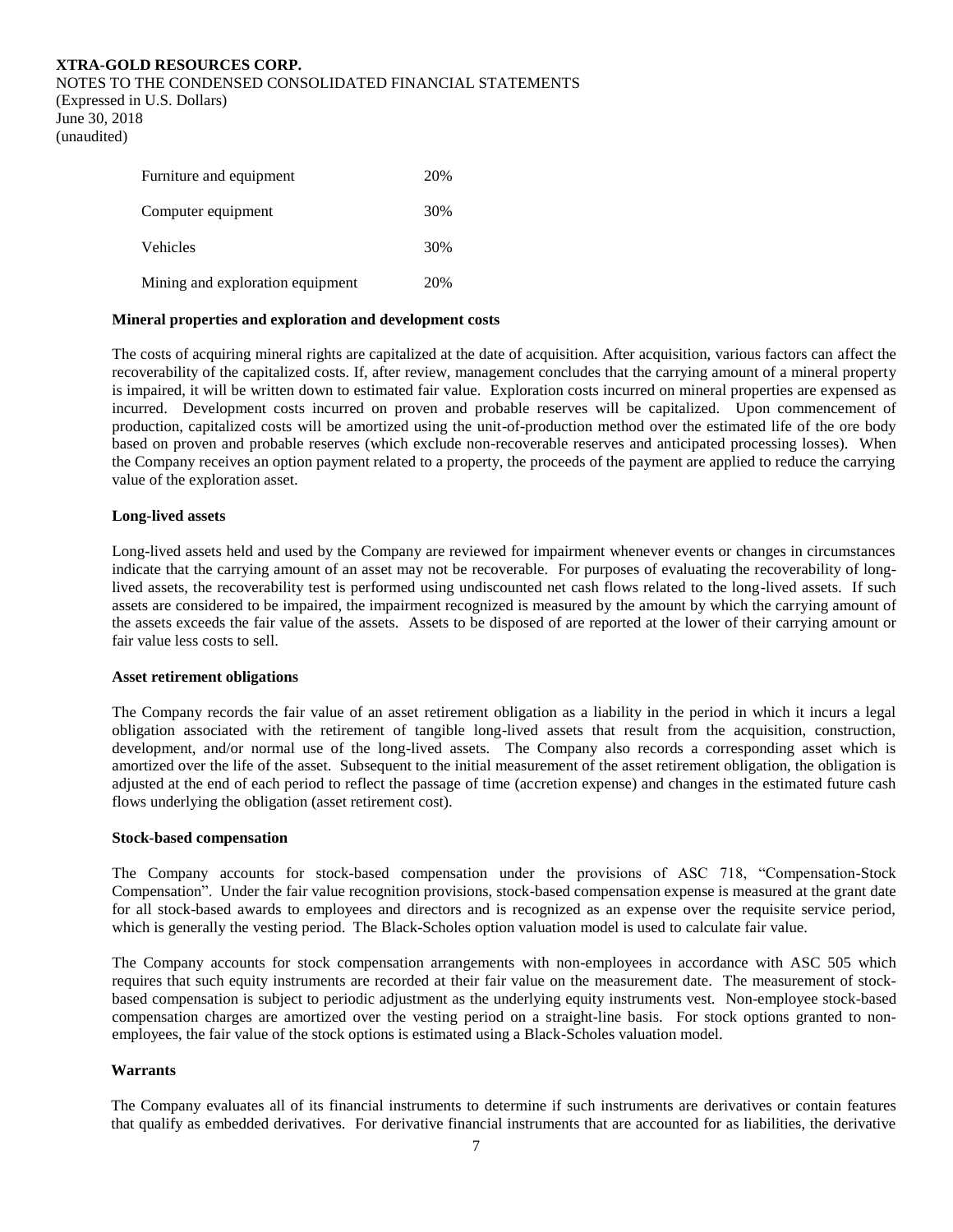instrument is initially recorded at its fair value using the appropriate valuation methodology and is then re-valued at each reporting date, with changes in the fair value reported in the consolidated statements of operations. The warrants are presented as a liability because they do not meet the criteria of Accounting Standard Codification ("ASC") topic 480 for equity classification. Subsequent changes in the fair value of the warrants are recorded in the consolidated statement of operations.

#### **Income taxes**

The Company accounts for income taxes under the asset and liability method. Deferred tax assets and liabilities are recognized for the future tax consequences attributable to differences between the financial statement carrying amounts of existing assets and liabilities and their respective tax bases. Deferred tax assets and liabilities are measured using enacted tax rates expected to apply to taxable income in the years in which those temporary differences are expected to be recovered or settled. Under the asset and liability method the effect on deferred tax assets and liabilities of a change in tax rates is recognized in income in the period that includes the enactment date. A valuation allowance is recognized if it is more likely than not that some portion or all of the deferred tax asset will not be recognized.

#### **Income (Loss) per share**

Basic loss per common share is computed using the weighted average number of common shares outstanding during the period. To calculate diluted loss per share, the Company uses the treasury stock method and *if converted* method. As of June 30, 2018 and December 31, 2017, there were 1,250,000 warrants. As of June 30, 2018 and December 31, 2017, there were 2,615,000 stock options. For the six-month period ending June 30, 2018, the fully diluted weighted average shares outstanding would increase to 51,452,218 from the basic weighted average shares outstanding of 47,587,218. This increase did not change the income per share from the basic income per share number. In the six-month period ended June 30, 2017, the fully diluted weighted average shares outstanding would increase to 51,165,856 from the basic weighted average shares outstanding of 48,118,856. This increase did not change the income per share from the basic income per share number.

# **Foreign exchange**

The Company's functional currency is the U.S. dollar. Any monetary assets and liabilities that are in a currency other than the U.S. dollar are translated at the rate prevailing at year end. Revenue and expenses in a foreign currency are translated at rates that approximate those in effect at the time of translation. Gains and losses from translation of foreign currency transactions into U.S. dollars are included in current results of operations.

#### **Financial instruments**

The Company's financial instruments consist of cash and cash equivalents, trading securities, receivables, accounts payable and accrued liabilities. It is management's opinion that the Company is not exposed to significant interest, currency or credit risks arising from its financial instruments. The fair values of these financial instruments approximate their carrying values unless otherwise noted. Cash in Canada is primarily held in financial institutions. Balances on hand may exceed insured maximums. Cash in Ghana is held in banks with a strong international presence. Ghana does not insure bank balances.

#### **Fair value of financial assets and liabilities**

The Company measures the fair value of financial assets and liabilities based on US GAAP guidance which defines fair value, establishes a framework for measuring fair value, and expands disclosure about fair value measurements.

The Company classifies financial assets and liabilities as held-for-trading, available-for-sale, held-to-maturity, loans and receivables or other financial liabilities depending on their nature. Financial assets and financial liabilities are recognized at fair value on their initial recognition, except for those arising from certain related party transactions which are accounted for at the transferor's carrying amount or exchange amount.

Financial assets and liabilities classified as held-for-trading are measured at fair value, with gains and losses recognized in net income. Financial assets classified as held-to-maturity, loans and receivables, and financial liabilities other than those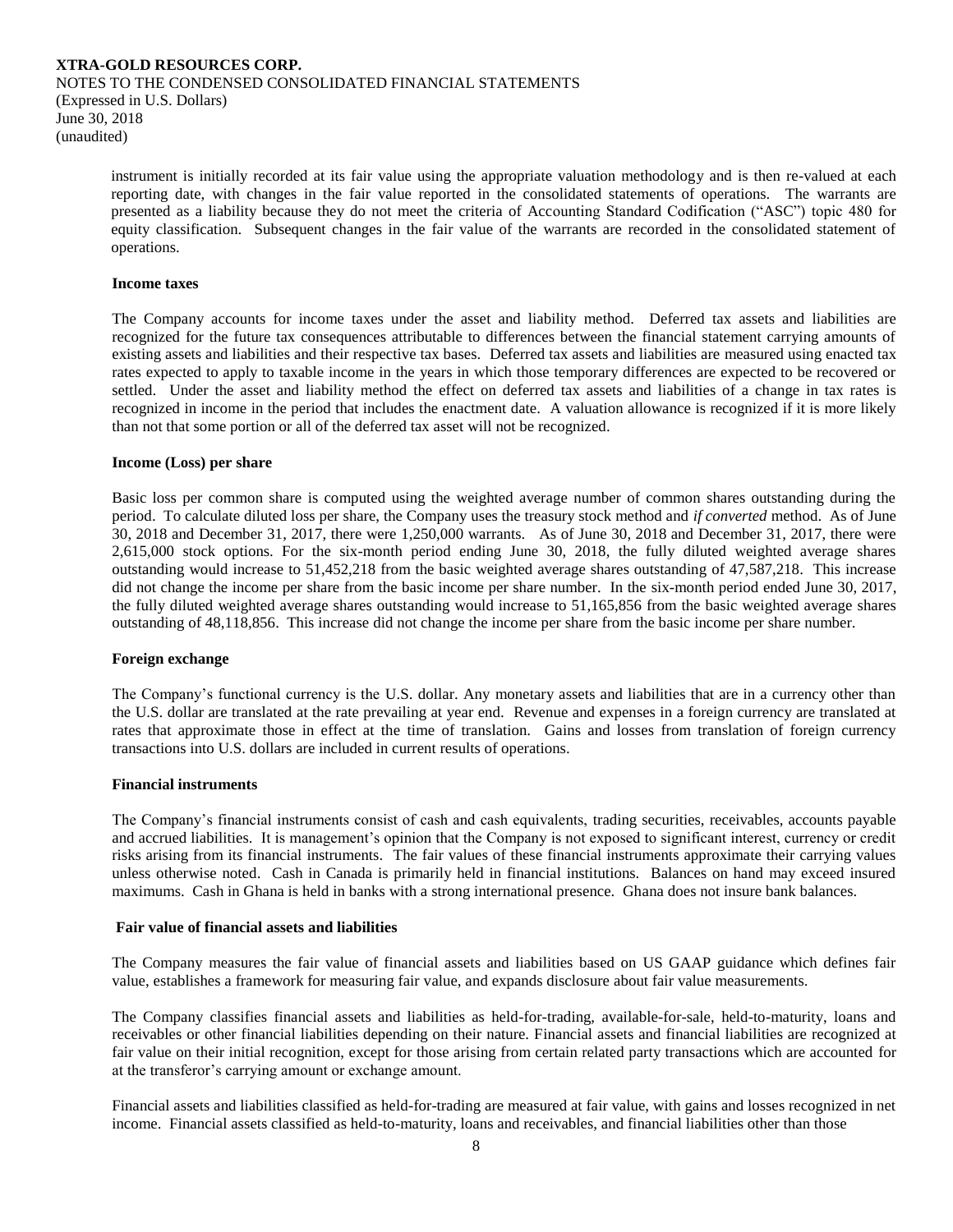classified as held-for-trading are measured at amortized cost, using the effective interest method of amortization. Financial assets classified as available-for-sale are measured at fair value, with unrealized gains and losses being recognized as other comprehensive income until realized, or if an unrealized loss is considered other than temporary, the unrealized loss is recorded in income.

Financial instruments, including cash and cash equivalents, accounts payable and accrued liabilities are carried at cost, which management believes approximates fair value due to the short-term nature of these instruments. Investments in trading securities are classified as held for trading, with unrealized gains and losses being recognized in income.

The following table presents information about the assets that are measured at fair value on a recurring basis as of June 30, 2018 and December 31, 2017, and indicates the fair value hierarchy of the valuation techniques the Company utilized to determine such fair value. In general, fair values determined by Level 1 inputs utilize quoted prices (unadjusted) in active markets for identical assets. Fair values determined by Level 2 inputs utilize data points that are observable such as quoted prices, interest rates and yield curves. Fair values determined by Level 3 inputs are unobservable data points for the asset or liability, and included situations where there is little, if any, market activity for the asset.

|                                  | <b>June 30,</b><br>2018 | <b>Quoted Prices</b><br>in Active<br><b>Markets</b><br>(Level 1) |           | <b>Significant</b><br><b>Other</b><br><b>Observable</b><br>Inputs<br>(Level 2) |  |   | <b>Significant</b><br><b>Unobservable</b><br>Inputs<br>(Level 3) |
|----------------------------------|-------------------------|------------------------------------------------------------------|-----------|--------------------------------------------------------------------------------|--|---|------------------------------------------------------------------|
| Cash and cash equivalents        | \$<br>2,147,334         | \$                                                               | 2,147,334 | \$                                                                             |  | S |                                                                  |
| Restricted cash                  | 296,322                 |                                                                  | 296,322   |                                                                                |  |   |                                                                  |
| Investment in trading securities | 219,733                 |                                                                  | 219,733   |                                                                                |  |   |                                                                  |
| Warrant liability                | (1,000)                 |                                                                  |           |                                                                                |  |   | (1,000)                                                          |
| Total                            | 2,662,389               |                                                                  | 2,663,389 | S                                                                              |  |   | (1,000)                                                          |

|                                  |    | December 31,<br>2017 |    | <b>Ouoted Prices</b><br>in Active<br><b>Markets</b><br>(Level 1) |     | <b>Significant</b><br><b>Other</b><br><b>Observable</b><br>Inputs<br>(Level 2) |     |         | <b>Significant</b><br>Unobservable<br>Inputs<br>(Level 3) |
|----------------------------------|----|----------------------|----|------------------------------------------------------------------|-----|--------------------------------------------------------------------------------|-----|---------|-----------------------------------------------------------|
| Cash and cash equivalents        | ۰D | 1,364,652            | \$ | 1,364,652                                                        | S   |                                                                                | \$. |         |                                                           |
| Restricted cash                  |    | 246,322              |    | 246,322                                                          |     |                                                                                |     |         |                                                           |
| Investment in trading securities |    | 270,309              |    | 270,309                                                          |     |                                                                                |     |         |                                                           |
| Warrant liability                |    | (1,000)              |    |                                                                  |     |                                                                                |     | (1,000) |                                                           |
| Total                            | ъD | 1,880,283            |    | 1,881,283                                                        | \$. |                                                                                |     | (1,000) |                                                           |

The fair values of cash and cash equivalents and marketable securities are determined through market, observable and corroborated sources. The fair value of the warrant liability is determined through the Black Scholes valuation model.

## **Concentration of credit risk**

The financial instrument which potentially subjects the Company to concentration of credit risk is cash. The Company maintains cash in bank accounts that, at times, may exceed federally insured limits. As of June 30, 2018, the Company held \$1,512,017 (December 31, 2017 - \$737,523) in low risk money market funds which are not federally insured. The Company has not experienced any losses in such accounts and believes it is not exposed to any significant risks on its cash in bank accounts. The Company has contracted to sell all its recovered gold through a licensed exporter in Ghana.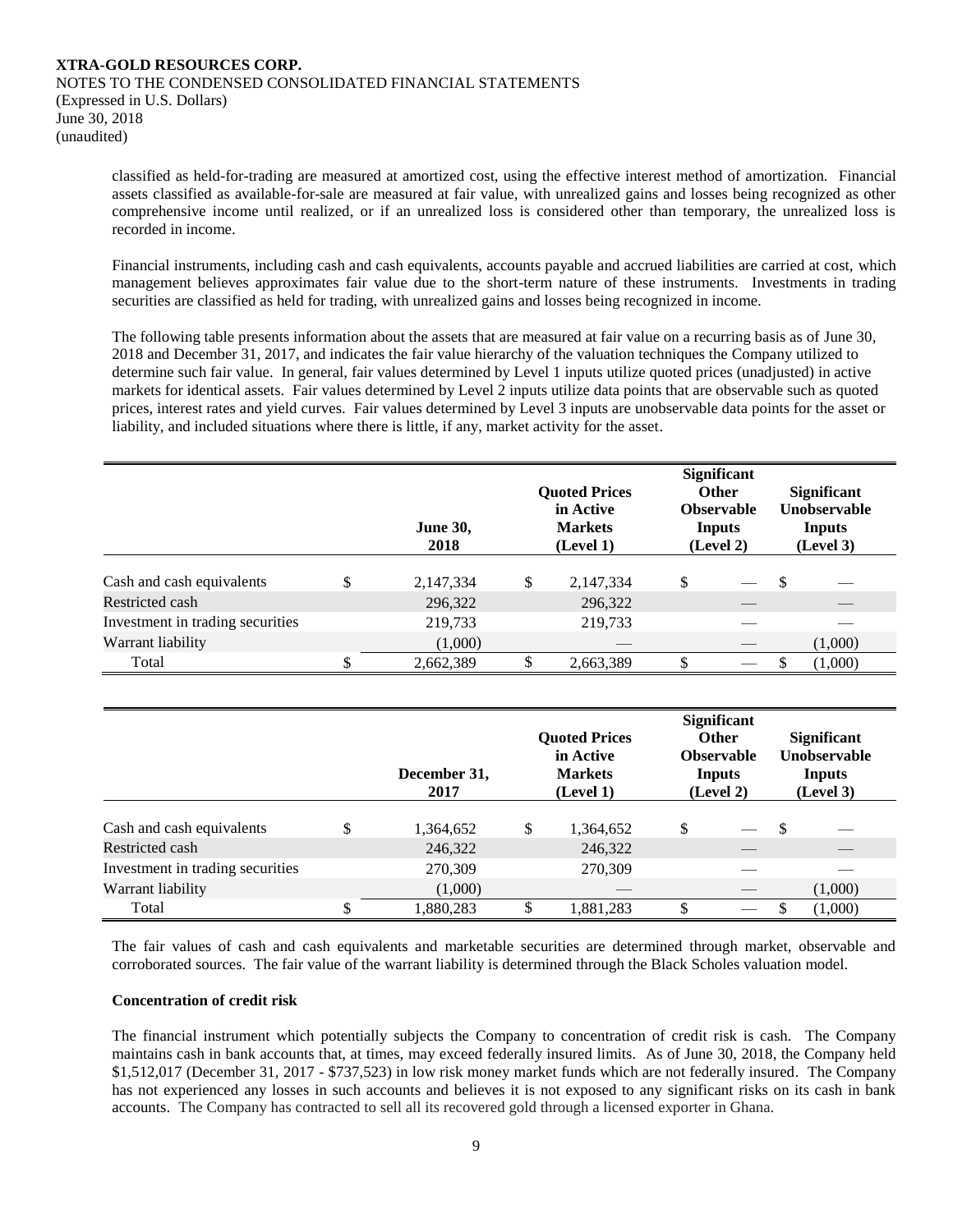#### **Recent accounting pronouncements**

On May 28, 2014, the FASB issued ASU No. 2014-09, Revenue from Contracts with Customers, requiring an entity to recognize the amount of revenue to which it expects to be entitled for the transfer of promised goods or services to customers. The updated standard will replace most existing revenue recognition guidance in U.S. GAAP when it becomes effective and permits the use of either the retrospective or cumulative effect transition method. In August 2015, the FASB issued ASU No. 2015-14, Revenue from Contracts with Customers: Deferral of the Effective Date, which deferred the effective date of the new revenue standard for periods beginning after December 15, 2016 to December 15, 2017, with early adoption permitted but not earlier than the original effective date. Accordingly, the updated standard is effective for us from January 1, 2018. We will use the cumulative effect method, we do not expect that this change will have a material effect on our consolidated financial statements and related disclosures.

In July 2015, the FASB issued Accounting Standards Update No. 2015-16, Business Combinations (Topic 805): *Simplifying the Accounting for Measurement Period Adjustments*. ASU 2015-16 requires that an acquirer recognize adjustments to provisional amounts that are identified during the measurement period in the reporting period in which the adjustment amounts are determined. The amendments in this Update require that the acquirer record, in the same period's financial statements, the effect on earnings of changes in depreciation, amortization, or other income effects, if any, as a result of the change to the provisional amounts, calculated as if the accounting had been completed at the acquisition date. Any current period adjustments to provisional amounts that would have impacted a prior period's earnings had they been recognized at the acquisition date are required to be presented separately on the face of the income statement or disclosed in the notes. The amendments in this Update are effective for fiscal years beginning after December 15, 2015, including interim periods within those fiscal years. The amendments in this Update should be applied prospectively to adjustments to provisional amounts that occur after the effective date of this Update with earlier application permitted for financial statements that have not been issued. Therefore the amendments in ASU 2015-16 will become effective for us as of the beginning of our 2017 fiscal year. The adoption of this guidance did not have a material impact upon our financial condition or results of operations.

In November 2015, the FASB issued ASU No. 2015-17, *Income Taxes (Topic 740),* which requires that all deferred income tax assets and liabilities be presented as noncurrent in the balance sheet. The pronouncement is effective for financial statements issued for annual periods beginning after December 15, 2018 with early application permitted. The adoption of this guidance is not expected to have a material impact on our consolidated financial statements.

In January 2016, the FASB issued Accounting Standards Update No. 2016-01, *Financial Instruments - Overall (Subtopic 825-10): Recognition and Measurement of Financial Assets and Financial Liabilities*. ASU 2016-01 requires that equity investments (except those accounted for under the equity method of accounting or those that result in consolidation of the investee) are to be measured at fair value with changes in fair value recognized in net income. However, an entity may choose to measure equity investments that do not have readily determinable fair values at cost minus impairment, if any, plus or minus changes resulting from observable price changes in orderly transactions for the identical or a similar investment of the same issuer. Furthermore, equity investments without readily determinable fair values are to be assessed for impairment using a quantitative approach. The amendments in ASU 2016-01 should be applied by means of a cumulative-effect adjustment to the balance sheet as of the beginning of the fiscal year of adoption, with other amendments related specifically to equity securities without readily determinable fair values applied prospectively. The amendments in ASU 2016-01 will become effective for us as of the beginning of our 2019 fiscal year. The adoption of this guidance is not expected to have a material impact upon our consolidated financial condition or results of operations.

On February 24, 2016, the FASB issued ASU No. 2016-02, *Leases*, requiring lessees to recognize a right-of-use asset and a lease liability on the balance sheet for all leases with the exception of short-term leases. For lessees, leases will continue to be classified as either operating or finance leases in the income statement. Lessor accounting is similar to the current model but updated to align with certain changes to the lessee model. Lessors will continue to classify leases as operating, direct financing or sales-type leases. The effective date of the new standard for public companies is for fiscal years beginning after December 15, 2018 and interim periods within those fiscal years. Early adoption is permitted. The new standard must be adopted using a modified retrospective transition and requires application of the new guidance at the beginning of the earliest comparative period presented. The updated standard is effective for us beginning in the first quarter of fiscal 2019. We are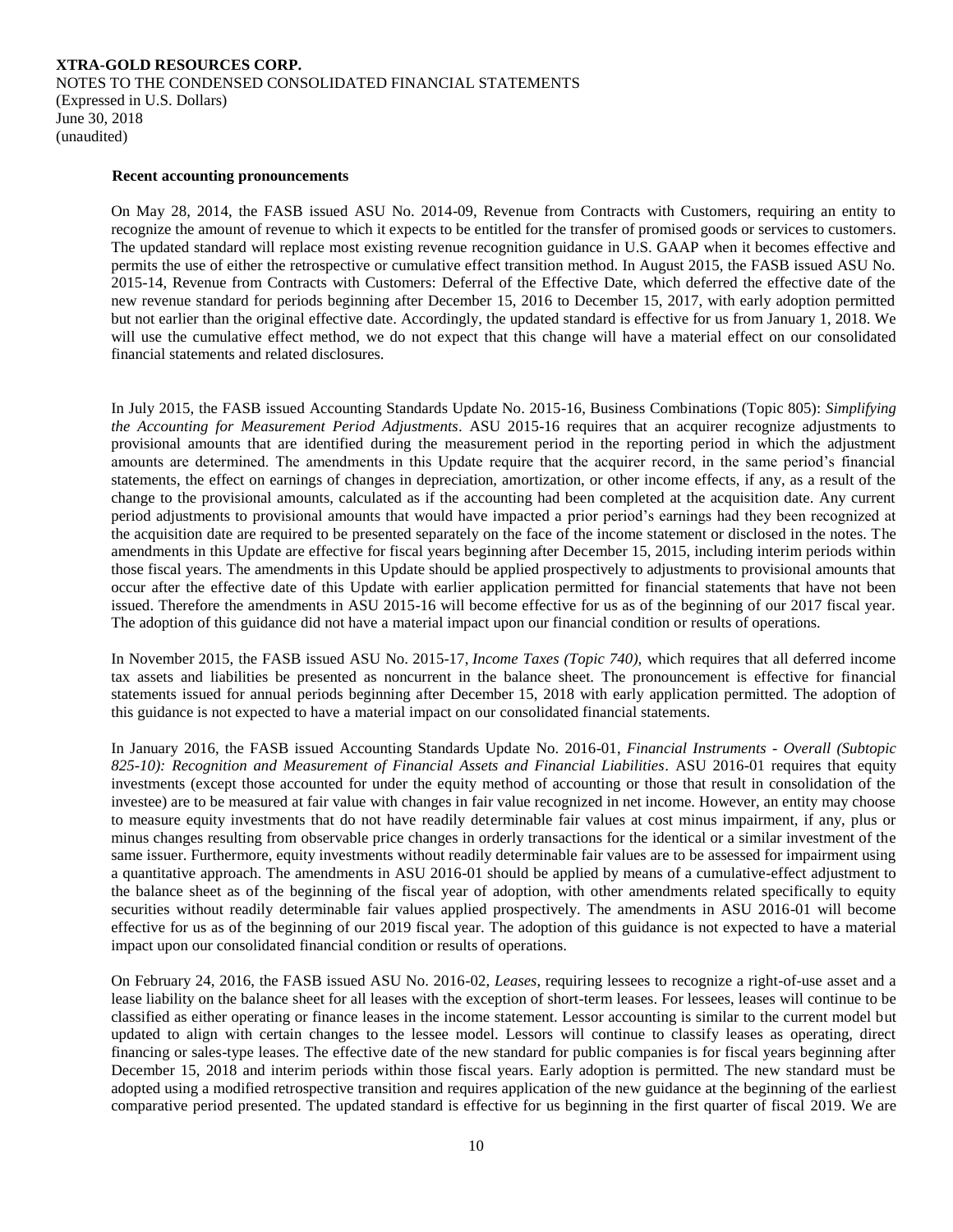currently evaluating the effect that the updated standard will have on our consolidated financial statements and related disclosures.

On March 30, 2016, the FASB issued ASU No. 2016-09, *Improvements to Employee Share-Based Payment* Accounting, which simplifies various aspects related to the accounting and presentation of share-based payments. The amendments require entities to record all tax effects related to share-based payments at settlement or expiration through the income statement and the windfall tax benefit to be recorded when it arises, subject to normal valuation allowance considerations. All tax-related cash flows resulting from share-based payments are required to be reported as operating activities in the statement of cash flows. The updates relating to the income tax effects of the share-based payments including the cash flow presentation must be adopted either prospectively or retrospectively. Further, the amendments allow the entities to make an accounting policy election to either estimate forfeitures or recognize forfeitures as they occur. If an election is made, the change to recognize forfeitures as they occur must be adopted using a modified retrospective approach with a cumulative effect adjustment recorded to opening retained earnings. The effective date of the new standard for public companies is for fiscal years beginning after December 15, 2016 and interim periods within those fiscal years. Early adoption is permitted. The adoption of this standard did not have a material impact upon our financial condition or results of operations.

In August 2016, the FASB issued ASU No. 2016-15, *Statement of Cash Flows (Topic 230): Classification of Certain Cash Receipts and Cash Payments*, in an effort to reduce the diversity of how certain cash receipts and cash payments are presented and classified in the statement of cash flows. The amendments of this ASU are effective for fiscal years beginning after December 15, 2017, and interim periods within those fiscal years. Early adoption is permitted. The Company has determined that this ASU did not have a material impact on the consolidated financial statements and related disclosures.

In January 2017, the Financial Accounting Standards Board ("FASB") issued Accounting Standards Update ("ASU") No. 2017-01, *Business Combinations (Topic 805): Clarifying the Definition of a Business*, in an effort to clarify the definition of a business with the objective of adding guidance to assist entities with evaluating whether transactions should be accounted for as acquisitions (or disposals) of assets or businesses. The amendments of this ASU are effective for fiscal years beginning after December 15, 2017, and interim periods within those fiscal years. The adoption of this guidance did not have a material impact on our consolidated financial statements.

# **4. INVESTMENTS IN TRADING SECURITIES**

At June 30, 2018, the Company held investments classified as trading securities, which consisted of various equity securities. All trading securities are carried at fair value. As of June 30, 2018, the fair value of trading securities was \$219,733 (December 31, 2017 – \$270,309).

|                                                        | <b>June 30, 2018</b> | <b>December 31, 2017</b> |
|--------------------------------------------------------|----------------------|--------------------------|
| Investments in trading securities at cost              | \$514.326            | 530.829                  |
| Unrealized losses                                      | (294.593)            | (260, 520)               |
| Investments in trading securities at fair market value | \$219,733            | 270.309                  |

# **5. EQUIPMENT**

|                              |          | June 30, 2018 |               |                                    |                                 |         |  |  |  |
|------------------------------|----------|---------------|---------------|------------------------------------|---------------------------------|---------|--|--|--|
|                              |          | Cost          |               | <b>Accumulated</b><br>Amortization | <b>Net Book</b><br><b>Value</b> |         |  |  |  |
|                              |          |               |               |                                    |                                 |         |  |  |  |
| Furniture and equipment      | \$       | 8,358         | <sup>\$</sup> | 8.358                              | <sup>\$</sup>                   |         |  |  |  |
| Computer equipment           |          | 20,274        |               | 20,274                             |                                 |         |  |  |  |
| <b>Exploration equipment</b> |          | 1,758,619     |               | 1,311,315                          |                                 | 447,304 |  |  |  |
| Vehicles                     |          | 426,553       |               | 329,402                            |                                 | 97,151  |  |  |  |
|                              | <b>S</b> | 2,213,804     | <b>S</b>      | 1,669,349                          |                                 | 544,455 |  |  |  |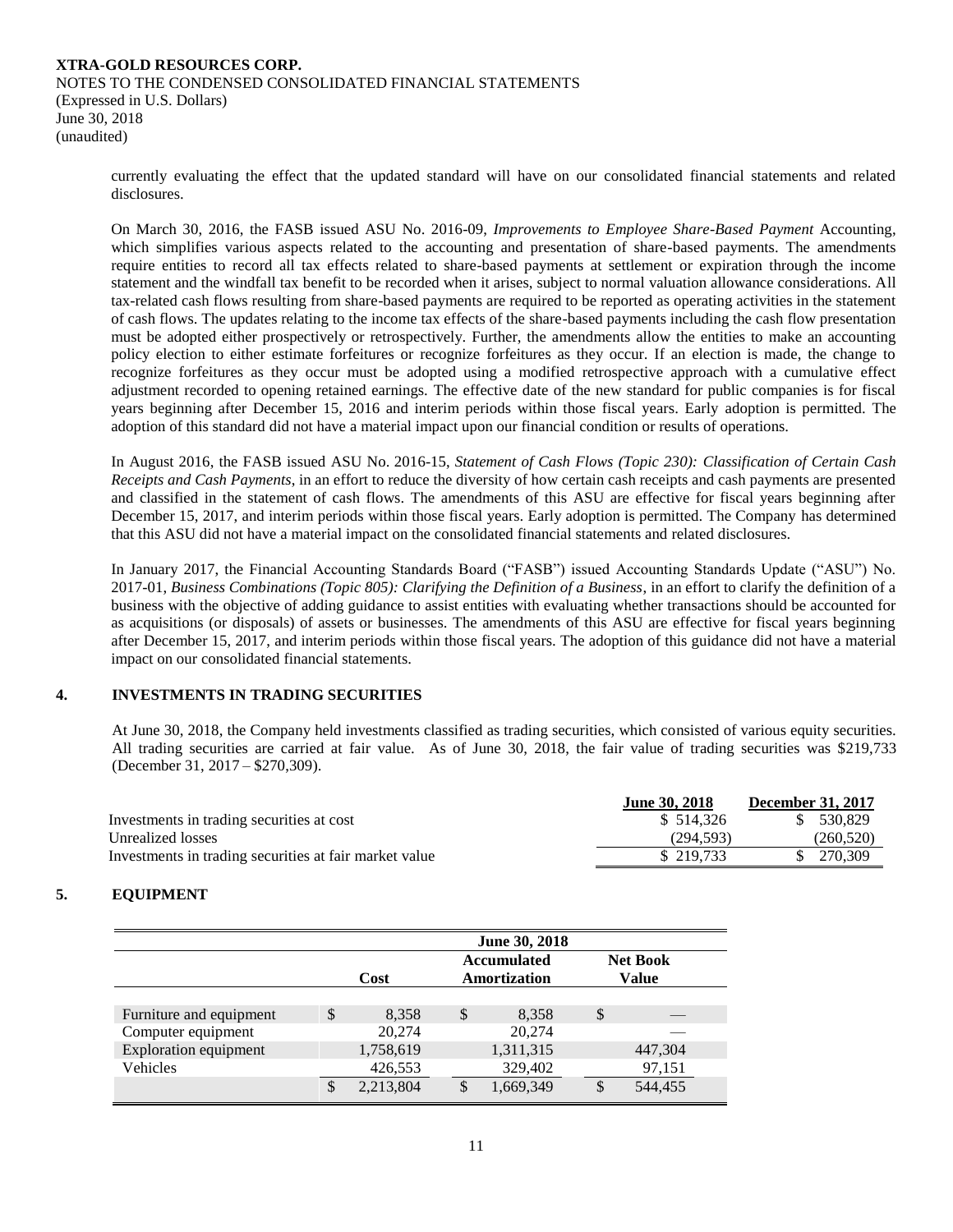**December 31, 2017 Cost Accumulated Amortization Net Book Value** Furniture and equipment  $\qquad$  \$  $8,358$  \$  $8,358$  \$ Computer equipment 20,274 20,274 Exploration equipment 1,738,849 1,255,906 482,943 Vehicles 358,936 320,316 38,620 \$ 2,126,417 \$ 1,604,854 \$ 521,563

The company expensed \$64,496 for amortization in the six months ended June 30, 2018.

The company expensed \$49,800 for amortization in the six months ended June 30, 2017.

# **6. MINERAL PROPERTIES**

|                                      | <b>June 30,</b><br>2018 | December 31,<br>2017 |
|--------------------------------------|-------------------------|----------------------|
| Acquisition costs                    | 1,607,729               | \$1,607,729          |
| Asset retirement obligation (Note 7) | 8.133                   | 8,133                |
| Option payments received             | (881, 440)              | (881, 440)           |
| Total                                | 734.422                 | 734.422              |

#### **Kibi, Kwabeng and Pameng Projects**

The Company holds an individual mining lease over the lease area of each of the Kibi Project, the Kwabeng Project and the Pameng Project, all of which are located in Ghana. The mining leases for the Kwabeng and Pameng Projects grant the Company mining rights to produce gold in the respective lease areas until July 26, 2019. All required documentation to extend the lease for our Kibi Project (formerly known as the Apapam Project) for 15 years from December 17, 2015 has been submitted to the Ghana Minerals Commission. As these extensions generally take years for the regulatory review to be completed, the Company is not yet in receipt of the extension approval. However, until the Company receives the extension documents, the old lease remains in force under the mineral laws. The extension is in accordance with the terms of application and payment of fees to the Minerals Commission of Ghana ("Mincom"). All gold production will be subject to a production royalty of the net smelter returns ("NSR") payable to the Government of Ghana.

#### **Banso and Muoso Projects**

During the year ended December 31, 2010, the Company made an application to Mincom to convert a single prospecting license ("PL") securing its interest in the Banso and Muoso Projects located in Ghana to a mining lease covering the lease area of each of these Projects. This application was approved by Mincom who subsequently made recommendation to the Minister of Lands, Forestry and Mines to grant an individual mining lease for each Project. Subsequent to the year ended December 31, 2010, the Government of Ghana granted two mining leases for these Projects dated January 6, 2011. These mining leases grant the Company mining rights to produce gold in the respective lease areas until January 5, 2025 with respect to the Banso Project and until January 5, 2024 with respect to the Muoso Project. These mining leases supersede the PL previously granted to the Company. Among other things, both mining leases require that the Company (i) pay the Government of Ghana a fee of \$30,000 in consideration of granting of each lease (paid in the March 2011 quarter); (ii) pay annual ground rent of GH¢260.00 (USD\$167) for the Banso Project and GH¢280.00 (USD\$180) for the Muoso Project; (iii) commence commercial production of gold within two years from the date of the mining leases; and (iv) pay a production royalty to the Government of Ghana. The Company has filed for the necessary permits to commence work on the project. The permits were approved and work has commenced on the properties.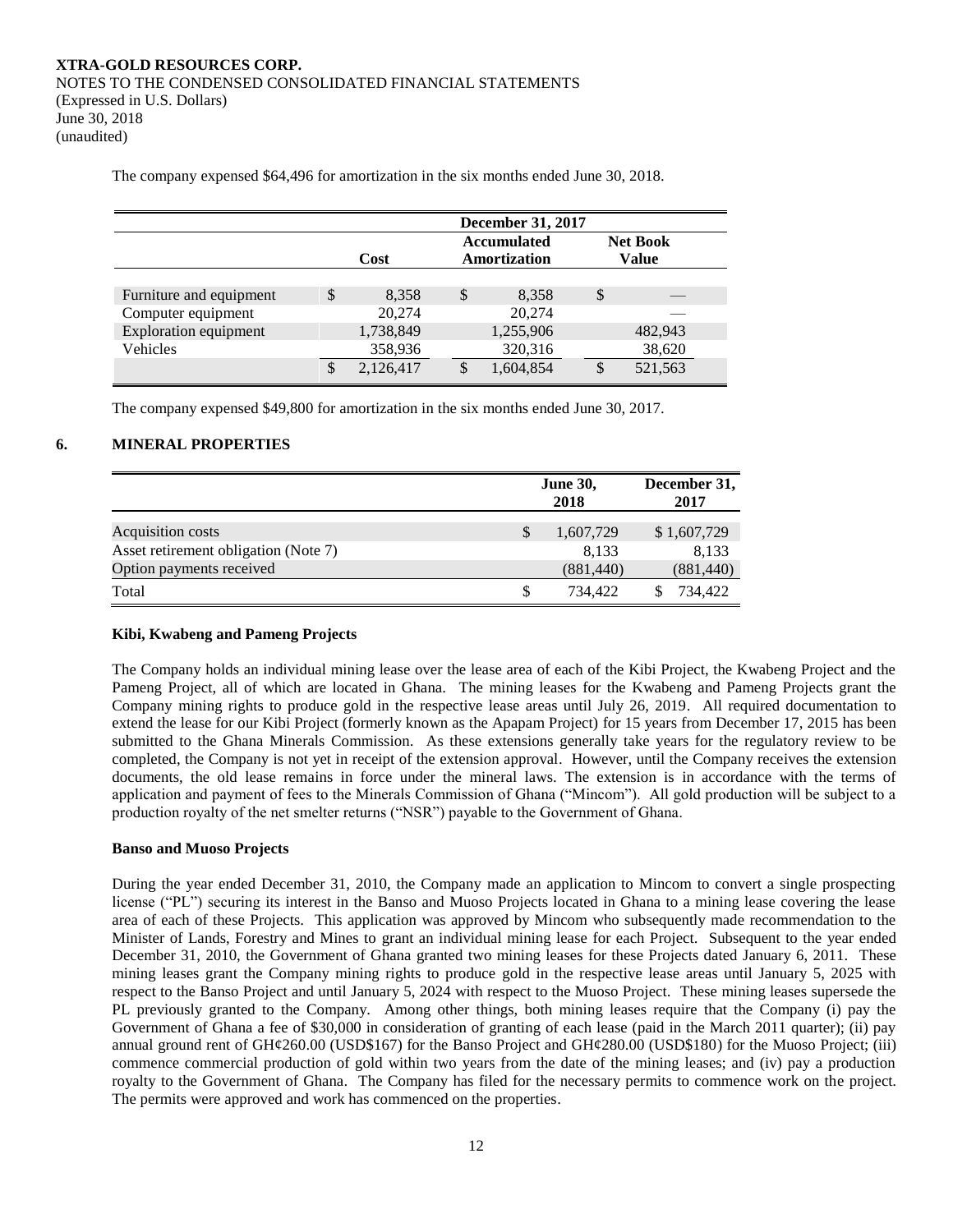The Company executed a letter of intent ("LOI") with Buccaneer Gold Corp. ("Buccaneer"), formerly Verbina Resources Inc., a company related by two directors in common, on July 21, 2010 whereby Buccaneer could acquire an undivided 55% interest in the Company's interest in the mineral rights of the Company's Banso and Muoso concessions ("Concessions"). On January 21, 2011, the terms of the agreement were amended.

On November 22, 2016, the Company announced that Buccaneer had abandoned its rights in respect of the Concessions.

# **Mining lease and prospecting license commitments**

The Company is committed to expend, from time to time fees payable (a) to the Minerals Commission for: (i) an extension of an expiry date of a prospecting license (currently \$15,000 for each occurrence); (ii) a grant of a mining lease (currently \$100,000); (iii) an extension of a mining lease (currently \$100,000); (iv) annual operating permits; and (v) the conversion of a reconnaissance license to a prospecting license (currently \$20,000); (b) to the Environmental Protection Agency ("EPA") (of Ghana) for: (i) processing and certificate fees with respect to EPA permits; (ii) the issuance of permits before the commencement of any work at a particular concession; or (iii) the posting of a bond in connection with any mining operations undertaken by the Company; (c) for a legal obligation associated with our mineral properties for clean up costs when work programs are completed; and (d) an aggregate of less than \$500 in connection with annual ground rent and mining permits to enter upon and gain access to the areas covered by the Company's mining leases and future reconnaissance and prospecting licenses and such other financial commitments arising out of any approved exploration programs in connection therewith.

# **7. ASSET RETIREMENT OBLIGATION**

|                                                    |   | <b>June 30,</b><br>2018 | December 31,<br>2017 |  |  |
|----------------------------------------------------|---|-------------------------|----------------------|--|--|
| Balance, beginning of year<br>Change in obligation | S | 205, 201<br>(16,972)    | 216,000<br>(10,799)  |  |  |
| Balance, end of year                               |   | 188,229                 | 205,201              |  |  |

The Company has a legal obligation associated with its mineral properties for clean up costs when work programs are completed.

The undiscounted amount of cash flows, required over the estimated reserve life of the underlying assets, to settle the obligation, adjusted for inflation, is estimated at \$188,229 (December 31, 2017 - \$205,201). During 2018 and 2017, the obligation was estimated based on actual reclamation cost experience on an average per acre basis and the remaining acres to be reclaimed. It is expected that this obligation will be funded from general Company resources at the time the costs are incurred. The Company has been required by the Ghanaian government to post a bond of US\$296,322 which has been recorded in restricted cash.

#### **8. CAPITAL STOCK Issuances of shares**

The company did not issue any shares during the six months ended June 30, 2018.

Other than the issuance of stock options as described below, the Company did not issue shares during the year ended December 31, 2017.

During the year ended December 31, 2017, the Company issued 162,000 shares at CAD\$0.15 per share for proceeds of CAD\$24,300 (\$18,560) on exercise of stock options.

During the year ended December 31, 2016, the Company issued 2,500,000 units at CAD\$0.40 per unit for proceeds of \$693,728 net of costs. Each unit was comprised of one common share and one half of one common share purchase warrant.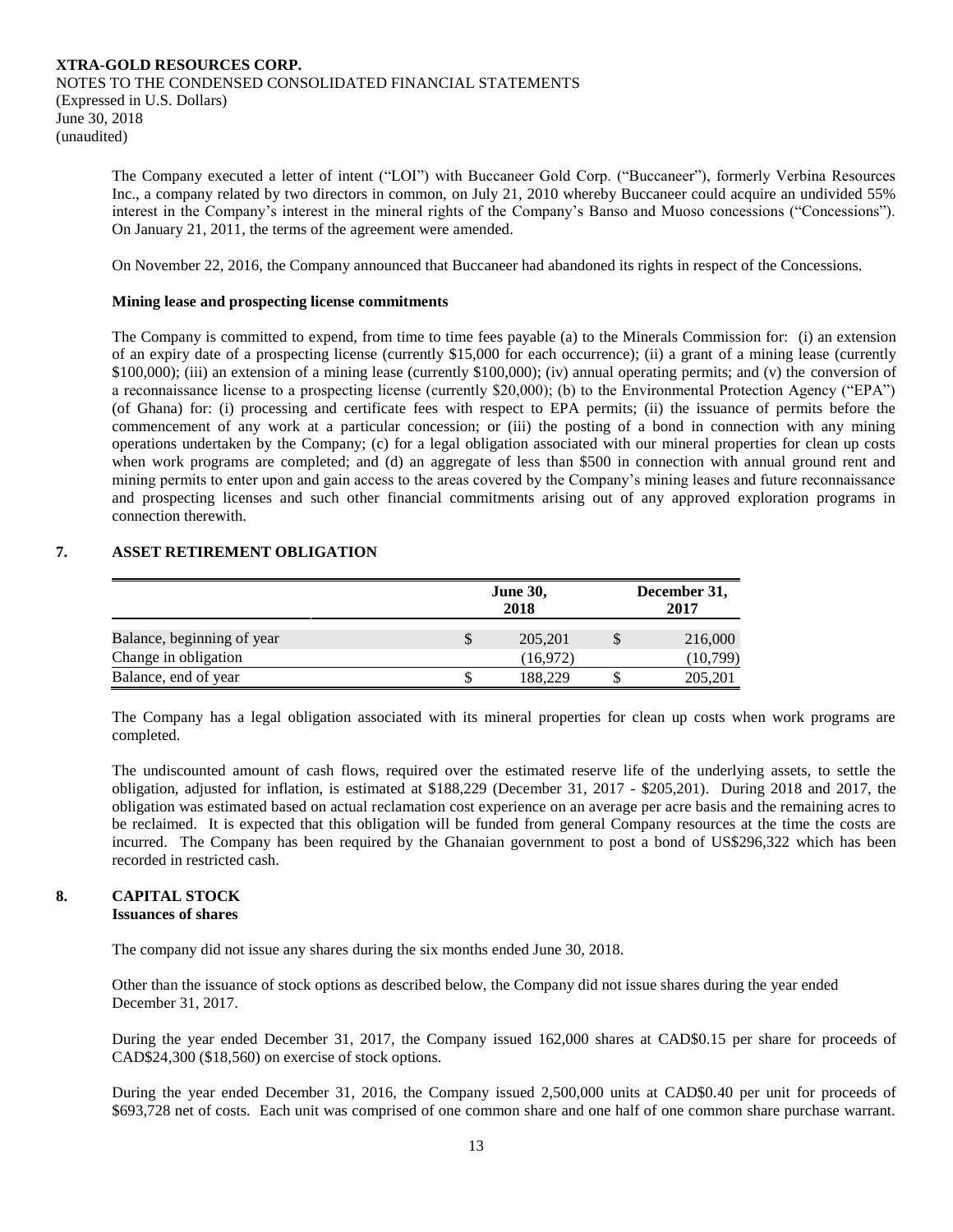Each full purchase warrant is convertible into one common share of the Company at a price of CAD\$0.65 for a period of 15 months from closing. The Company also issued 147,000 finders warrants with this financing. Each finders warrant is convertible into one common share of the Company at a price of CAD\$0.65 for a period of 15 months from closing.

## **Cancellation of shares**

During the six-month period ended June 30, 2018, a total of 809,500 common shares were re-purchased for \$150,485 and cancelled.

During the year ended December 31, 2017, a total of 554,000 common shares were re-purchased for \$100,239 and cancelled.

#### **Stock options**

At June 30, 2011, the Company adopted a new 10% rolling stock option plan (the "2011 Plan") and cancelled the 2005 equity compensation plan. Pursuant to the 2011 Plan, the Company is entitled to grant options and reserve for issuance up to 10% of the shares issued and outstanding at the time of grant. The terms and conditions of any options granted, including the number and type of options, the exercise period, the exercise price and vesting provisions, are determined by the Compensation Committee which makes recommendations to the board of directors for their approval. The maximum term of options granted cannot exceed 10 years.

The TSX's rules relating to security-based compensation arrangements require that every three years after the institution of a security-based compensation arrangement which does not have a fixed maximum aggregate of securities issuable, all unallocated options must be approved by a majority of the Company's directors and by the Company's shareholders. The Board approved all unallocated options under the Option Plan on March 28, 2017 which was approved by the Company's shareholders at the annual and special meeting held on May 17, 2017.

| Number of<br><b>Options</b> | <b>Exercise</b><br>Price | <b>Expiry Date</b> |  |
|-----------------------------|--------------------------|--------------------|--|
|                             |                          |                    |  |
| 54,000                      | CAD\$0.50                | June 1, 2020       |  |
| 63,000                      | <b>CDN\$0.15</b>         | June 1, 2020       |  |
| 48,000                      | CDN\$0.225               | June 1, 2020       |  |
| 90,000                      | <b>CDN\$0.50</b>         | July 1, 2020       |  |
| 150,000                     | <b>CDN\$0.30</b>         | November 1, 2020   |  |
| 30,000                      | <b>CDN\$0.50</b>         | March 1, 2021      |  |
| 100,000                     | CDN\$0.225               | March 1, 2021      |  |
| 108,000                     | CDN\$0.15                | June 10, 2021      |  |
| 125,000                     | CDN\$0.65                | July 25, 2021      |  |
| 125,000                     | CDN\$0.27                | July 1, 2022       |  |
| 382,000                     | <b>CDN\$0.15</b>         | December 31, 2022  |  |
| 690,000                     | CDN\$0.30                | July 1, 2023       |  |
| 250,000                     | <b>CDN\$0.20</b>         | October 8, 2025    |  |
| 400,000                     | <b>CDN\$0.40</b>         | May 5, 2026        |  |
|                             |                          |                    |  |

At June 30, 2018, the following stock options were outstanding: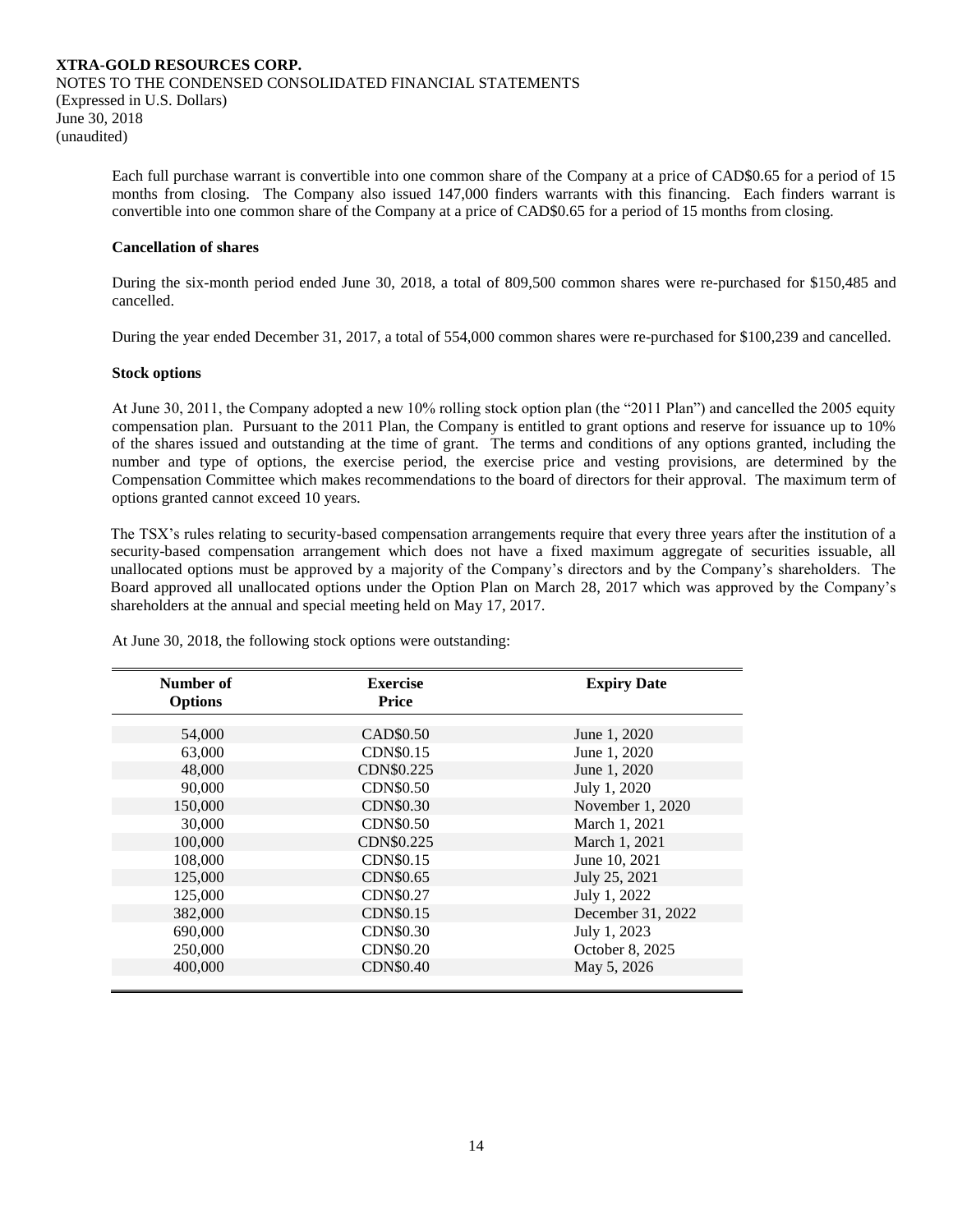Stock option transactions and the number of stock options outstanding are summarized as follows:

|                                  | June 30, 2018  |                                 | December 31, 2017 |                                 |  |
|----------------------------------|----------------|---------------------------------|-------------------|---------------------------------|--|
|                                  |                | Weighted                        |                   | Weighted                        |  |
|                                  | Number of      | Average                         | Number of         | Average                         |  |
|                                  | <b>Options</b> | <b>Exercise</b><br><b>Price</b> | <b>Options</b>    | <b>Exercise</b><br><b>Price</b> |  |
| Outstanding, beginning of period | 2,615,000      | \$0.23                          | 1,920,000         | \$0.23                          |  |
| Granted                          |                |                                 | 965,000           | \$0.24                          |  |
| Exercised                        |                |                                 | (162,000)         | \$0.12                          |  |
| Cancelled/Expired                |                |                                 | (108,000)         | \$0.36                          |  |
| Outstanding, end of year         | 2,615,000      | \$0.23                          | 2,615,000         | \$0.23                          |  |
|                                  |                |                                 |                   |                                 |  |
| Exercisable, end of period       | 2,577,500      | \$ 0.23                         | 2,505,500         | \$0.23                          |  |

The aggregate intrinsic value for options vested and for total options as of June 30, 2018 is approximately \$93,254 (December 31, 2017 - \$22,041). The weighted average contractual term of stock options outstanding and exercisable as at June 30, 2018 is 5.6 years (December 31, 2017 – 6.0 years).

There were no options granted during the six-month period ended June 30, 2018. The fair value of stock options granted, vested, and modified during the period ended June 30, 2018 was \$7,762, which has been included in general and administrative expense. The fair value of stock options granted, vested, and modified during the year ended December 31, 2017 was \$103,001, (six months ended June 30, 2017 - \$nil) which has been included in general and administrative expense.

The following assumptions were used for the Black-Scholes valuation of stock options amended during the six-month period ended June 30, 2018 and the year ended December 31, 2017:

|                         | 2018 | 2017           |
|-------------------------|------|----------------|
|                         |      |                |
| Risk-free interest rate | N/A  | 1.75%          |
| Expected life           | N/A  | 2 to 7.5 years |
| Annualized volatility   | N/A  | 61% to 68%     |
| Dividend rate           | N/A  |                |

During 2017 the Company granted 610,000 options to insiders at a price of \$0.24 (CAD\$0.30). A further 80,000 options were granted to non-insiders at a price of \$0.24 (CAD\$0.30). Consultants received 125,000 options priced at \$0.21 (CAD\$0.27) and 150,000 at \$0.24 (CAD\$0.30). There were 400,000 option grants during 2016 to an insider of the Company at \$0.31 (CAD\$0.40). A further 125,000 options were granted during 2016 to a consultant of the company at \$0.50 (CAD\$0.65).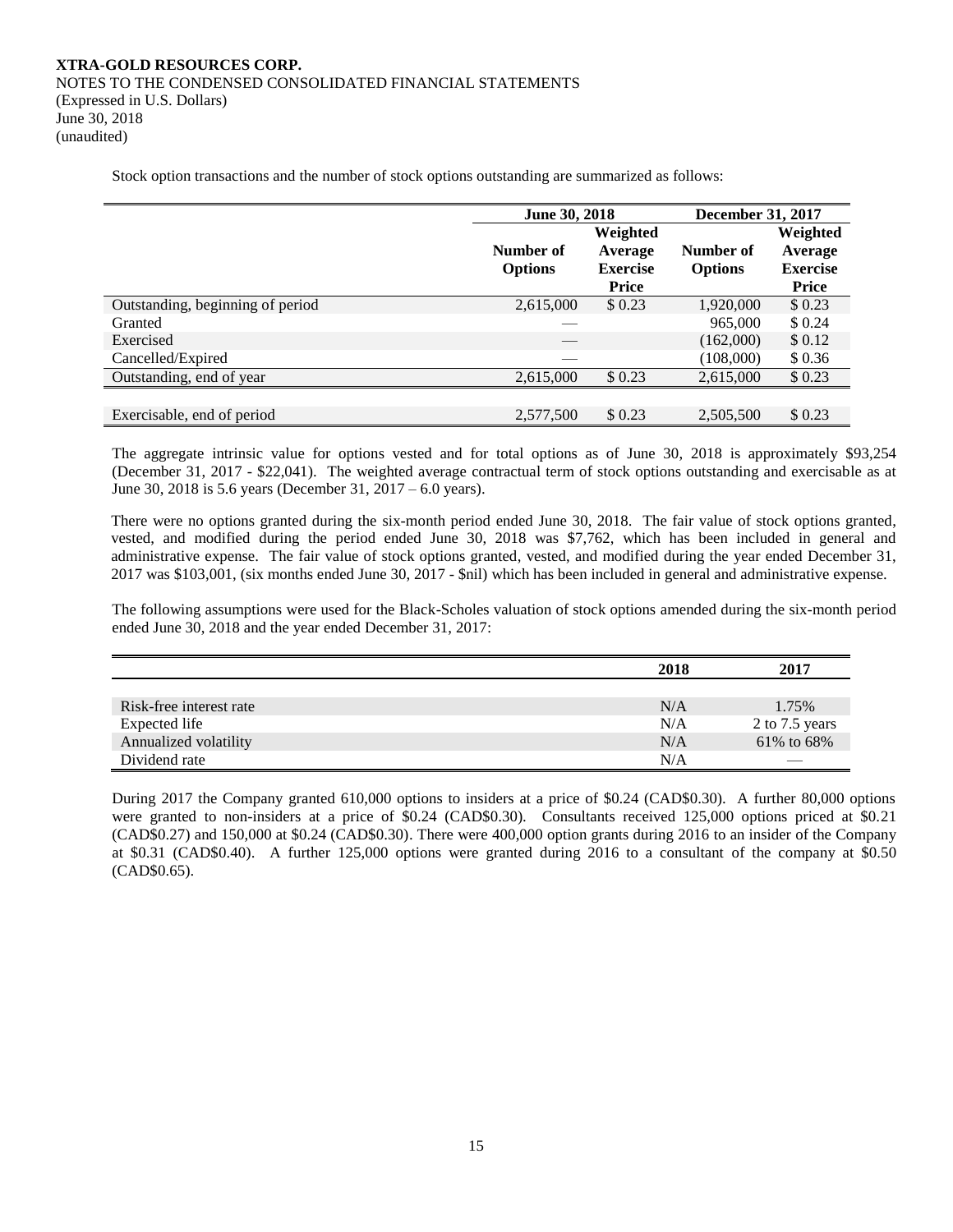#### **Warrants**

At June 30, 2018 and December 31, 2017, the following warrants were outstanding:

| <b>Number of Warrants</b> | <b>Exercise Price</b> | <b>Expiry Date</b> |  |
|---------------------------|-----------------------|--------------------|--|
|                           |                       |                    |  |
| .250.000                  | CAD\$0.50             | August 25, 2018    |  |

Warrant transactions and the number of warrants outstanding are summarized as follows:

|                              | <b>June 30, 2018</b>   | December 31,<br>2017    |
|------------------------------|------------------------|-------------------------|
|                              |                        |                         |
| Balance, beginning of period | CAD\$0.50<br>1.250,000 | CAD\$ 0.65<br>1,397,000 |
| Issued                       |                        |                         |
| Exercised                    |                        |                         |
| Expired                      |                        | CAD\$ 0.65<br>(147,000) |
| Balance, end of period       | CAD\$0.50<br>1,250,000 | CAD\$ 0.50<br>1,250,000 |

Under US GAAP when the strike price of the warrants is denominated in a currency other than an entity's functional currency, the warrants would not be considered indexed to the entity's own stock, and would consequently be considered to be a derivative liability. The common share purchase warrants described above are denominated in CAD dollars and the Company's functional currency is the US dollar. As a result, the Company determined that these warrants are not considered indexed to the Company's own stock and characterized the fair value of these warrants as derivative liabilities upon issuance. The derivative will be subsequently marked to market through income.

The Company determined that the fair value of the warrant liability using the Black-Scholes Options Pricing Model at May 25, 2016 to be \$70,712. In August 2017, the Company extended the term of the non-broker warrants until August 25, 2018 and decreased the strike price of the warrants to CAD\$0.50.

The Company recorded the full value of the derivative as a liability at issuance and recognized the amount as financing expense in the consolidated statement of operations. In August 2017, a further charge was recognized when the non-broker warrants were extended and the strike price was changed. At December 31, 2017, the fair value adjustment was recognized in the consolidated statement of operations.

The fair value of the warrants estimated at June 30, 2018 and December 31, 2017 using the Black-Scholes Options Pricing Model was \$1,000.

# **9. RELATED PARTY TRANSACTIONS**

During the six-month periods ended June 30, 2018 and June 30, 2017, the Company entered into the following transactions with related parties:

|                                                                | <b>June 30,</b><br>2018 |         | <b>June 30, 2017</b> |
|----------------------------------------------------------------|-------------------------|---------|----------------------|
| Consulting fees paid or accrued to officers or their companies |                         | 449.133 | 308,520              |
| Directors' fees                                                |                         | 1.174   | 1.124                |

Of the total consulting fees noted above, \$300,057 (June 30, 2017 - \$171,028) was incurred by the Company to a private company of which a related party is a 50% shareholder and director. The related party was entitled to receive \$150,029 (June 30, 2017 - \$85,514) of this amount. As at June 30, 2018, \$130,104 (December 31, 2017 - \$47,924) remains payable to this related company and \$3,200 (December 31, 2017 - \$5,000) remains payable to the related party for expenses earned for work on behalf of the Company.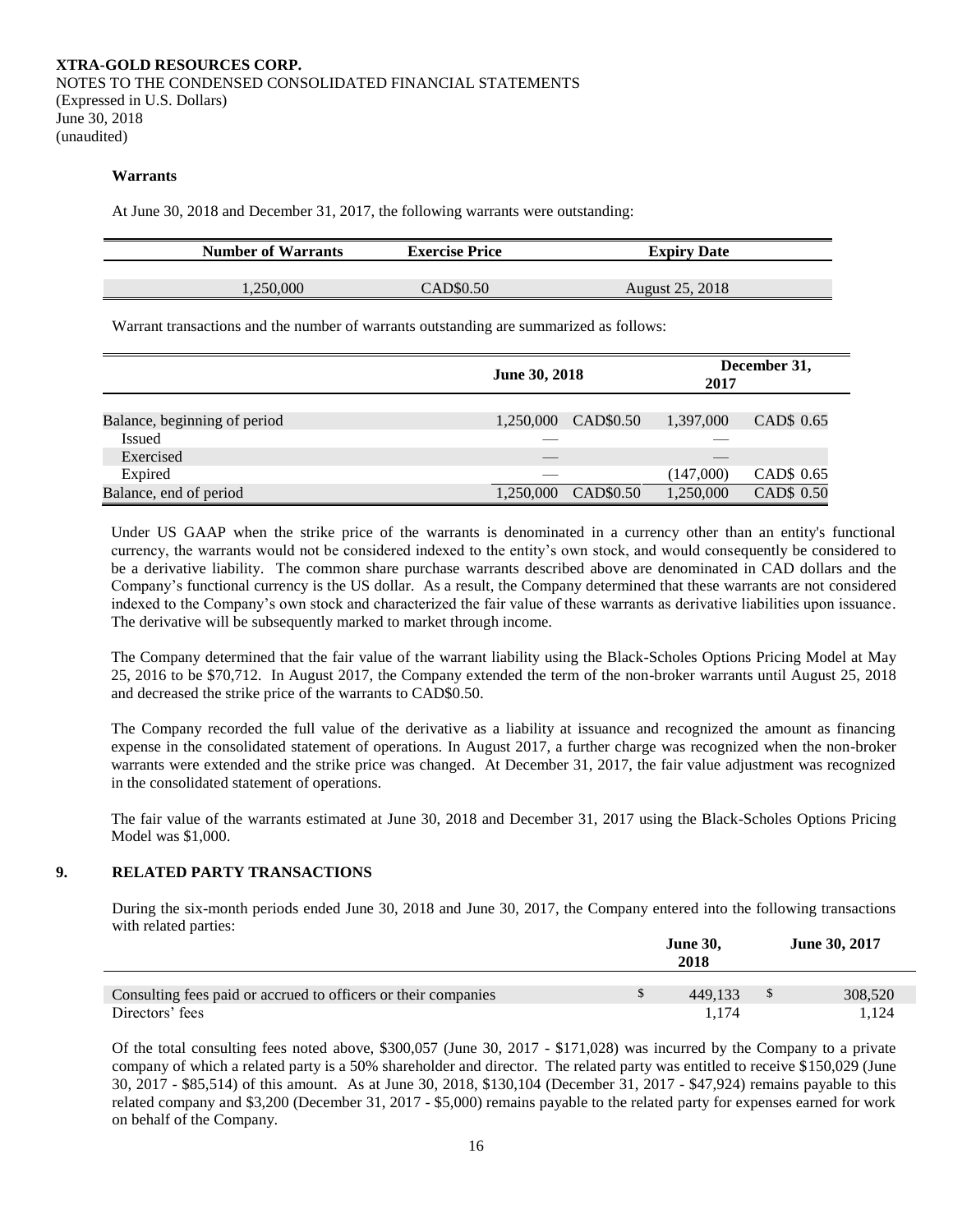During 2017 the Company granted 610,000 options to insiders at a price of \$0.24 (CAD\$0.30). A total of \$75,502 was included in consulting fees related to these options, of which \$nil was recorded in the first six months of 2017.

# **10. SUPPLEMENTAL DISCLOSURE WITH RESPECT TO CASH FLOWS**

|                                  | <b>June 30,</b><br>2018 | <b>June 30,</b><br>2017 |
|----------------------------------|-------------------------|-------------------------|
| Cash paid during the period for: |                         |                         |
| Interest                         | ۰D                      | D                       |
| Income taxes                     |                         |                         |

There were no significant non-cash transactions during the six-month period ended June 30, 2018, nor during the year ended December 31, 2017.

# **11. SEGMENTED INFORMATION**

The Company has one reportable segment, being the exploration and development of resource properties.

Geographic information is as follows:

|                                | <b>June 30,</b><br>2018 |    | December 31,<br>2017    |
|--------------------------------|-------------------------|----|-------------------------|
|                                |                         |    |                         |
| Cash and restricted cash:      |                         |    |                         |
| Canada                         | \$<br>1,512,017         | \$ | 815,526                 |
| Ghana                          | 931,639                 |    | 795,448                 |
| Total cash and restricted cash | 2,443,656               |    | 1,610,974               |
| Capital assets                 |                         |    |                         |
| Canada                         |                         |    |                         |
| Ghana                          | 1,278,877               |    | 1,255,985               |
| Total capital assets           | 1,278,877               |    | 1,255,985               |
| Total                          | \$<br>3,722,533         | \$ | 2,866,959               |
| <b>Six months ended</b>        | <b>June 30,</b><br>2018 |    | <b>June 30,</b><br>2017 |
|                                |                         |    |                         |
| Net (loss) profit:             |                         |    |                         |
| Canada                         | \$<br>(342, 372)        | \$ | (199, 191)              |
| Ghana                          | 1,153,210               |    | 482,233                 |
| Total                          | \$<br>810,838           | \$ | 283,042                 |

# **12. CONTINGENCY AND COMMITMENTS**

In late 2009, the Government of Ghana announced an increase in the gross overriding royalty ("GOR") required payable by all mining companies in the country from 3% to 5%. The industry standard remained at 3% due to stability agreements which were in place with a number of companies. From the commencement of gold recovery in July 2010 to September 2010, the Company paid the GOR at 5% and as of October 2010, the Company began to pay the GOR at 3% until July 1, 2011 when the Company again paid the royalty at 5%. As a result of this decision, there is a potential unrecorded liability of \$84,300 related to 2010 activities and a recorded liability of \$120,000 related to 2011 activities. Although the Company believes it is unlikely that these amounts will become payable a provision has been recorded due to the uncertainty of the timing of the increase.